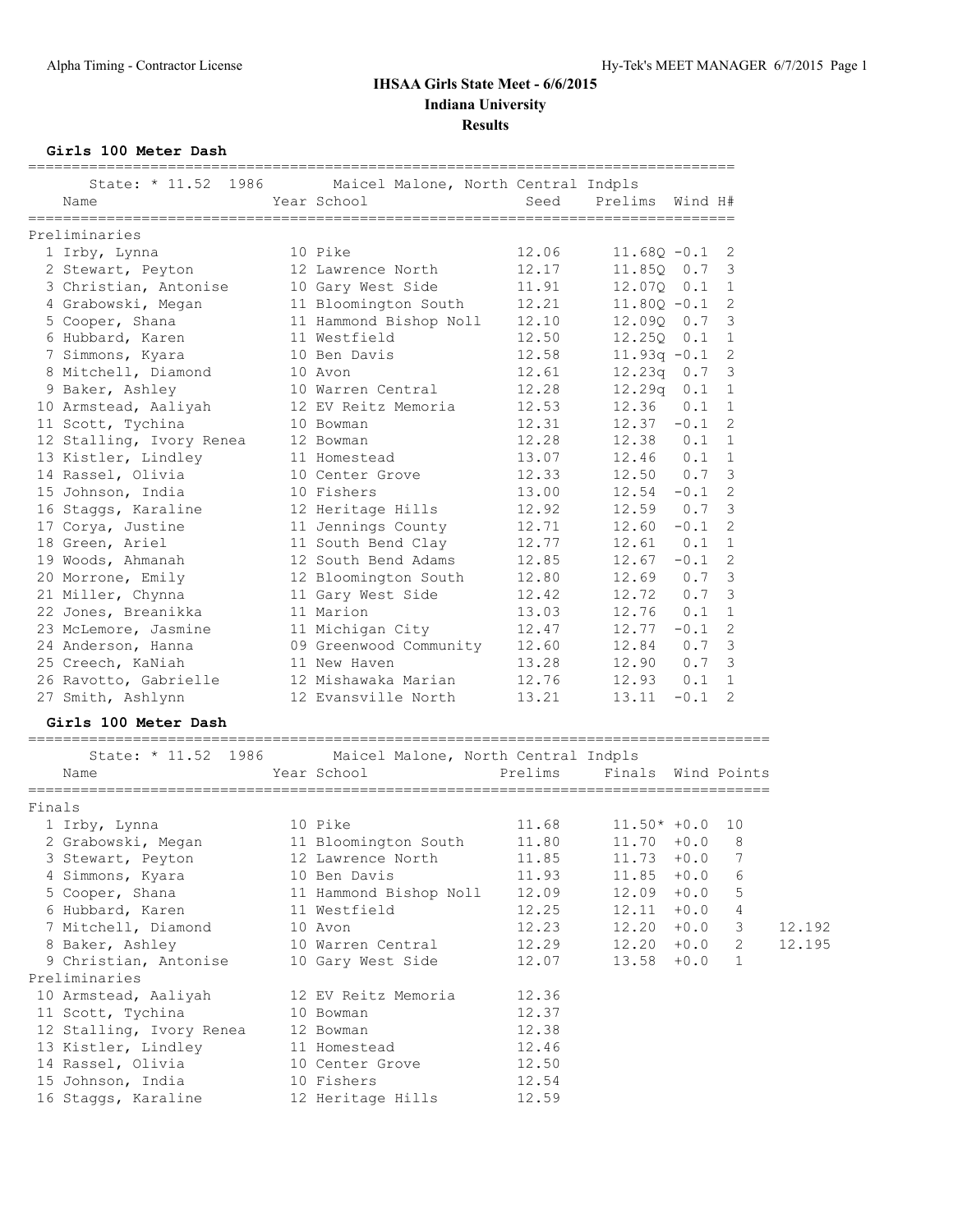#### **....Girls 100 Meter Dash**

|  | 17 Corya, Justine     | 11 Jennings County     | 12.60 |
|--|-----------------------|------------------------|-------|
|  | 18 Green, Ariel       | 11 South Bend Clay     | 12.61 |
|  | 19 Woods, Ahmanah     | 12 South Bend Adams    | 12.67 |
|  | 20 Morrone, Emily     | 12 Bloomington South   | 12.69 |
|  | 21 Miller, Chynna     | 11 Gary West Side      | 12.72 |
|  | 22 Jones, Breanikka   | 11 Marion              | 12.76 |
|  | 23 McLemore, Jasmine  | 11 Michigan City       | 12.77 |
|  | 24 Anderson, Hanna    | 09 Greenwood Community | 12.84 |
|  | 25 Creech, KaNiah     | 11 New Haven           | 12.90 |
|  | 26 Ravotto, Gabrielle | 12 Mishawaka Marian    | 12.93 |
|  | 27 Smith, Ashlynn     | 12 Evansville North    | 13.11 |
|  |                       |                        |       |

#### **Girls 200 Meter Dash**

=================================================================================

| State: * 23.12 1986                        |         | Maicel Malone, North Central Indpls |       |                         |               |                         |  |
|--------------------------------------------|---------|-------------------------------------|-------|-------------------------|---------------|-------------------------|--|
| Name                                       |         | Year School                         |       | Seed Prelims Wind H#    |               |                         |  |
| 1 Irby, Lynna                              |         | 10 Pike                             | 25.14 | 23.850 2.2 2            |               |                         |  |
| 2 Grabowski, Megan 11 Bloomington South    |         |                                     |       | $24.92$ $24.640 -1.1$ 1 |               |                         |  |
| 3 Cooper, Shana 11 Hammond Bishop Noll     |         |                                     | 25.01 | 24.770 0.1              |               | $\overline{3}$          |  |
| 4 Simmons, Kyara                           |         | 10 Ben Davis                        | 25.73 | 24.260 2.2 2            |               |                         |  |
| 5 McGee, Amber 12 Fort Wayne Northrop      |         |                                     | 25.15 | $24.690 - 1.1$          |               | 1                       |  |
| 6 Scott, Tychina                           |         | 10 Bowman                           | 25.09 | 25.080  0.1  3  25.076  |               |                         |  |
| 7 Christopher, Camille 09 Hamilton Sou     |         |                                     | 26.02 | $24.94q$ 2.2            |               | -2                      |  |
| 8 Stewart, Peyton                          |         | 12 Lawrence North                   | 25.34 | $25.05q -1.1$           |               | $\mathbf{1}$            |  |
| 9 Byrdsong, Bryeana 11 Warren Central      |         |                                     | 25.00 | 25.08q 2.2 2 25.080     |               |                         |  |
| 10 Gibson, Rachel 11 F W Dwenger           |         |                                     | 25.94 | 25.26                   | $2.2 \quad 2$ |                         |  |
| 11 Hubbard, Karen 11 Westfield             |         |                                     | 25.69 | $25.33$ 0.1 3           |               |                         |  |
| 12 Rassel, Olivia                          |         | 10 Center Grove                     | 25.57 | $25.39$ $2.2$ 2         |               |                         |  |
| 13 Miller, Chynna 11 Gary West Side        |         |                                     | 25.69 | 25.41 0.1               |               | $\overline{3}$          |  |
| 14 Johnson, India 10 Fishers               |         |                                     | 25.92 | $25.55 -1.1$ 1          |               |                         |  |
| 15 Kistler, Lindley 11 Homestead           |         |                                     | 25.98 | $25.57$ 0.1             |               | $\overline{3}$          |  |
| 16 Woods, Oleya                            | 10 Pike |                                     | 25.98 | $25.61$ 0.1 3           |               |                         |  |
| 17 Baker, Ashley 10 Warren Central         |         |                                     | 25.71 | $25.66 -1.1$            |               | 1                       |  |
| 18 Rich, Audrey 11 Warsaw Community        |         |                                     | 26.22 | $25.86$ 0.1 3           |               |                         |  |
| 19 Alexander, Samantha 11 Warsaw Community |         |                                     | 26.42 | $26.07 -1.1$            |               | 1                       |  |
| 20 Huckleberry, Lexi                       |         | 12 Fort Wayne Northrop              | 26.04 | 26.09                   | $2.2 \quad 2$ |                         |  |
| 21 Corya, Justine                          |         | 11 Jennings County                  | 26.29 | 26.12 0.1               |               | $\overline{3}$          |  |
| 22 Montemayer, Brittany                    |         | 12 South Newton                     | 26.17 | $26.29 -1.1 1$          |               |                         |  |
| 23 Stigall, Keeliegh                       |         | 11 TH North                         | 26.34 | $26.43$ $2.2$           |               | -2                      |  |
| 24 Ravotto, Gabrielle                      |         | 12 Mishawaka Marian                 | 26.02 | 26.47                   | $-1.1$ 1      |                         |  |
| 25 Main, Aubrey 12 Southridge              |         |                                     | 26.61 | 26.53                   | $-1.1$        | 1                       |  |
| 26 Toney, Jordan 69 Evansville Harrison    |         |                                     | 27.06 | 26.75                   | 0.1           | $\overline{\mathbf{3}}$ |  |
| 27 Anthony, Chyna                          |         | 10 New Albany                       | 27.01 | 26.94                   | 2, 2          | $\overline{2}$          |  |

#### **Girls 200 Meter Dash**

=====================================================================================

State: \* 23.12 1986 Maicel Malone, North Central Indpls Name The Year School Controll Prelims Finals Wind Points ===================================================================================== Finals 1 Irby, Lynna 10 Pike 23.85 24.23 -1.0 10 2 Grabowski, Megan 11 Bloomington South 24.64 24.50 -1.0 8 3 Simmons, Kyara 10 Ben Davis 24.26 24.52 -1.0 7 4 McGee, Amber 12 Fort Wayne Northrop 24.69 24.56 -1.0 6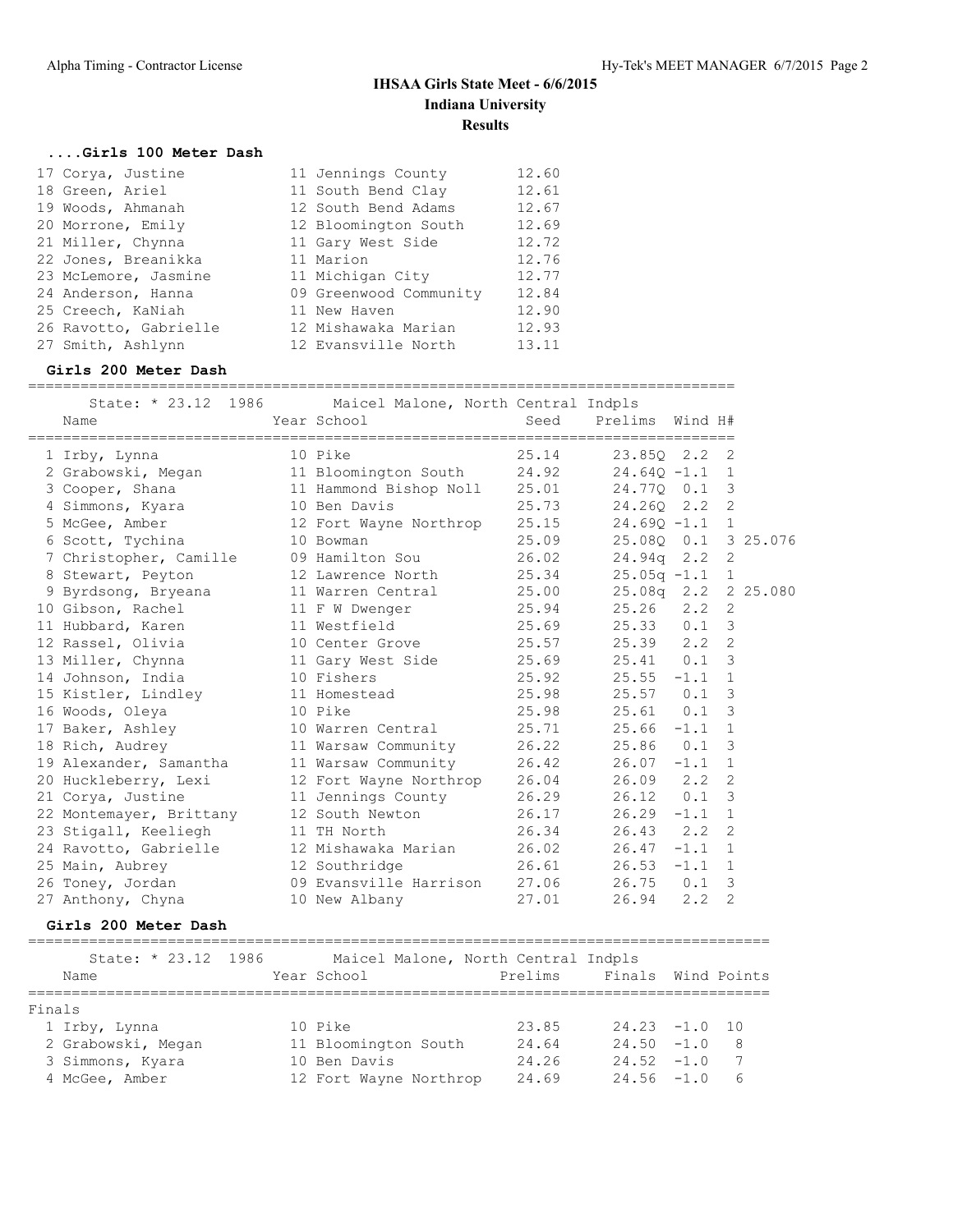|        | Girls 200 Meter Dash                                    |                        |         |                  |                |                 |
|--------|---------------------------------------------------------|------------------------|---------|------------------|----------------|-----------------|
|        | 5 Cooper, Shana                                         | 11 Hammond Bishop Noll | 24.77   | $24.83 - 1.0$    |                | 5               |
|        | 6 Stewart, Peyton                                       | 12 Lawrence North      | 25.05   | 24.99            | $-1.0$         | 4               |
|        | 7 Byrdsong, Bryeana                                     | 11 Warren Central      | 25.08   | 25.17            | $-1.0$         | 3               |
|        | 8 Scott, Tychina                                        | 10 Bowman              | 25.08   | $25.43 - 1.0$    |                | 2               |
|        | 9 Christopher, Camille                                  | 09 Hamilton Sou        | 24.94   | $25.44 -1.0$     |                | $\mathbf{1}$    |
|        | Preliminaries                                           |                        |         |                  |                |                 |
|        | 10 Gibson, Rachel                                       | 11 F W Dwenger         | 25.26   |                  |                |                 |
|        | 11 Hubbard, Karen                                       | 11 Westfield           | 25.33   |                  |                |                 |
|        | 12 Rassel, Olivia                                       | 10 Center Grove        | 25.39   |                  |                |                 |
|        | 13 Miller, Chynna                                       | 11 Gary West Side      | 25.41   |                  |                |                 |
|        | 14 Johnson, India                                       | 10 Fishers             | 25.55   |                  |                |                 |
|        | 15 Kistler, Lindley                                     | 11 Homestead           | 25.57   |                  |                |                 |
|        | 16 Woods, Oleya                                         | 10 Pike                | 25.61   |                  |                |                 |
|        | 17 Baker, Ashley                                        | 10 Warren Central      | 25.66   |                  |                |                 |
|        | 18 Rich, Audrey                                         | 11 Warsaw Community    | 25.86   |                  |                |                 |
|        | 19 Alexander, Samantha                                  | 11 Warsaw Community    | 26.07   |                  |                |                 |
|        | 20 Huckleberry, Lexi                                    | 12 Fort Wayne Northrop | 26.09   |                  |                |                 |
|        | 21 Corya, Justine                                       | 11 Jennings County     | 26.12   |                  |                |                 |
|        | 22 Montemayer, Brittany                                 | 12 South Newton        | 26.29   |                  |                |                 |
|        | 23 Stigall, Keeliegh                                    | 11 TH North            | 26.43   |                  |                |                 |
|        | 24 Ravotto, Gabrielle                                   | 12 Mishawaka Marian    | 26.47   |                  |                |                 |
|        | 25 Main, Aubrey                                         | 12 Southridge          | 26.53   |                  |                |                 |
|        | 26 Toney, Jordan                                        | 09 Evansville Harrison | 26.75   |                  |                |                 |
|        | 27 Anthony, Chyna                                       | 10 New Albany          | 26.94   |                  |                |                 |
|        | Girls 400 Meter Dash                                    |                        |         |                  |                |                 |
|        | State: * 52.42 1986 Maicel Malone, North Central Indpls |                        |         |                  |                |                 |
|        | Name                                                    | Year School            | Seed    | Finals H# Points |                |                 |
|        |                                                         |                        |         |                  |                |                 |
| Finals |                                                         |                        |         |                  |                |                 |
|        | 1 Irby, Lynna                                           | 10 Pike                | 54.96   | 54.73            | 3              | 10              |
|        | 2 McLemore, Jasmine                                     | 11 Michigan City       | 56.67   | 56.30            | 3              | 8               |
|        | 3 Phillips, Breanna                                     | 10 Fort Wayne Northrop | 56.85   | 56.45            | 3              | $\overline{7}$  |
|        | 4 Jones, Courtney                                       | 10 North Centra        | 57.26   | 56.61            |                | $3\overline{6}$ |
|        | 5 Mulzer, Mallory                                       | 11 EV Reitz Memoria    | 57.21   | 56.91 3 5        |                |                 |
|        | 6 Woods, Ahmanah                                        | 12 South Bend Adams    | 58.53   | $57.12$ 2 4      |                |                 |
|        | 7 Long, Victoria                                        | 12 Center Grove        | 57.88   | $57.13$ 2 3      |                |                 |
|        | 8 Moody, Ayanna                                         | 12 Mishawaka           | 57.42   | 57.18            | $\mathcal{S}$  | 2               |
|        | 9 Johnson, Dejah                                        | 10 Warren Central      | 59.48   | 57.39            | $\mathbf{1}$   | $\mathbf{1}$    |
|        | 10 Bradley, Isabel                                      | 11 Heritage Christian  | 58.25   | 58.00            | 2              |                 |
|        | 11 Carver, Paris                                        | 10 Fishers             | 58.52   | 58.49            | 2              |                 |
|        | 12 Cruz, Amairany                                       | 12 West Noble          | 58.65   | 58.56            | $\mathbf{2}$   |                 |
|        | 13 Coan, Rebecca                                        | 11 Bishop Chartard     | 59.10   | 58.63            | 2              |                 |
|        | 14 Dixon, Rachel                                        | 11 Carmel              | 58.57   | 58.64            | $\overline{c}$ |                 |
|        | 15 Saylor, Rachel                                       | 11 New Prairie         | 59.18   | 59.00            | $\mathbf 1$    |                 |
|        | 16 Newman, Olivia                                       | 12 Lafayette Jefferson | 59.11   | 59.07            | 2              | 59.065          |
|        | 17 Rouster, Whitney                                     | 11 Covenant Christi    | 59.17   | 59.07            | 1              | 59.066          |
|        | 18 Peach, McKenna                                       | 11 Castle              | 1:00.43 | 59.18            | 1              |                 |
|        | 19 Stout, Annie                                         | 10 Jasper              | 59.36   | 59.46            | $\mathbf{1}$   |                 |
|        | 20 Campbell, Jaela                                      | 11 Bloomington North   | 58.10   | 59.53            | 2              |                 |
|        | 21 Richards, Ellen                                      | 11 Bloomington South   | 59.81   | 59.76            | $\mathbf{1}$   |                 |
|        | 22 Young, Makaya                                        | 11 Elkhart Central     | 57.67   | 1:00.07          | 3              |                 |
|        | 23 Lacy, Hailey                                         | 11 Jeffersonville      | 59.77   | 1:00.58          | $\mathbf{1}$   |                 |
|        | 24 Koehl, Olivia                                        | 11 Franklin Central    | 59.86   | 1:00.76          | $\mathbf{1}$   |                 |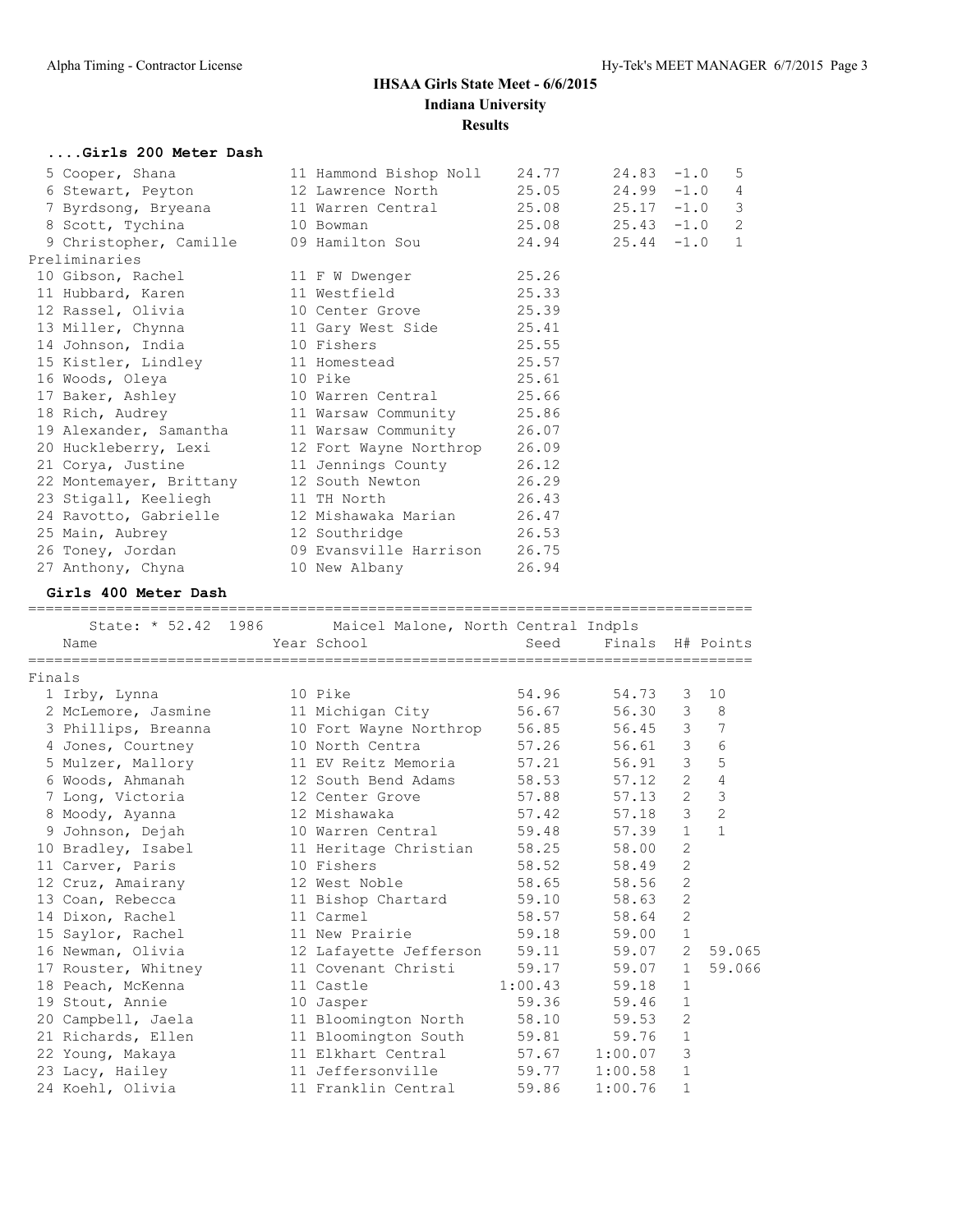#### **....Girls 400 Meter Dash**

| 25 Weemes, Cierra  | 11 Fort Wayne Northrop 59.25 1:01.69 |  |                      |
|--------------------|--------------------------------------|--|----------------------|
| -- Coleman, Olivia | 12 Mt Vernon Fortville 57.01         |  | DQ 3 6 steps on line |

#### **Girls 800 Meter Run**

===================================================================================

| State: * 2:07.91 2011 | Brittany Neeley, Eastern Greentown          |         |                      |                       |                |
|-----------------------|---------------------------------------------|---------|----------------------|-----------------------|----------------|
| Name                  | Year School                                 | Seed    | Finals               |                       | H# Points      |
| 1 Woodford, Samantha  | ==========================<br>12 Plainfield | 2:13.71 | =========<br>2:11.83 | $\mathbf{2}^{\prime}$ | 10             |
| 2 Kiser, Madison      | 10 Pioneer                                  | 2:15.66 | 2:12.73              | $\overline{2}$        | 8              |
| 3 Harris, Kelsey      | 12 Carmel                                   | 2:14.27 | 2:13.10              | $\overline{2}$        | 7              |
|                       | 4 Hubbard, Susan 12 West Lafayette 2:14.44  |         | 2:13.37              | $\overline{2}$        | 6              |
| 5 Talhelm, Brooke     | 11 Franklin Central                         | 2:17.56 | 2:13.84              | $\overline{2}$        | 5              |
| 6 Welker, Lindsay     | 11 TH North                                 |         | $2:15.50$ $2:14.47$  | $\overline{2}$        | $\overline{4}$ |
| 7 Crews, Sienna       | 12 Heritage Hills                           | 2:16.69 | 2:14.90              | $\overline{2}$        | 3              |
| 8 Harris, Haley       | 12 Carmel                                   | 2:15.01 | 2:15.30              | $\overline{2}$        | $\overline{c}$ |
| 9 Meyers, Sydney      | 12 Zionsville                               | 2:16.81 | 2:15.69              | $\overline{2}$        | $\mathbf{1}$   |
| 10 Walther, Grace     | 11 Homestead                                | 2:18.13 | 2:15.78              | $\mathbf{1}$          |                |
| 11 Shields, Maggie    | 12 Silver Creek                             | 2:18.44 | 2:15.79              | $\mathbf{1}$          |                |
| 12 Sullivan, Erin     | 10 Southport                                | 2:17.93 | 2:16.33              | 1                     |                |
| 13 Wright, Allie      | 12 Plymouth                                 | 2:17.55 | 2:16.81              | $\overline{2}$        |                |
| 14 Stoffel, Hannah    | 11 Huntington North 2:17.36                 |         | 2:17.53              | $\overline{c}$        |                |
| 15 Grider, Abigail    | 12 F W South Side                           | 2:15.97 | 2:19.10              | $\overline{2}$        |                |
| 16 Campbell, Danielle | 12 Pike                                     | 2:19.54 | 2:19.38              | $\mathbf{1}$          |                |
| 17 Cook, Sydney       | 09 Greenfield-Central                       | 2:20.43 | 2:19.74              | $\mathbf{1}$          |                |
| 18 Nicholson, Taylor  | 10 Avon                                     | 2:14.24 | 2:20.18              | $\mathbf{2}$          |                |
| 19 Wade, Bayley       | 10 Providence                               | 2:20.65 | 2:20.40              | $\mathbf{1}$          |                |
| 20 Sprinkles, Jessica | 11 Tipton                                   | 2:18.50 | 2:21.03              | $\mathbf 1$           |                |
| 21 Free, Katherine    | 11 Cathedral                                | 2:17.43 | 2:21.08              | $\overline{c}$        |                |
| 22 Hickey, Taylor     | 11 Center Grove                             | 2:21.43 | 2:22.29              | $\mathbf{1}$          |                |
| 23 Zajac, Megan       | 12 Lake Central                             | 2:19.88 | 2:23.59              | $\mathbf{1}$          |                |
| 24 Kent, Brittany     | 10 Kankakee Valley                          | 2:23.03 | 2:24.35              | $\mathbf 1$           |                |
| 25 Barba, Faith       | 09 Floyd Central                            | 2:22.18 | 2:26.13              | $\mathbf{1}$          |                |
| 26 Vale, Kellyn       | 12 Andrean                                  | 2:21.21 | 2:26.94              | $\mathbf{1}$          |                |
| 27 Rueda, Savannah    | 12 Southwestern                             | 2:22.75 | 2:27.43              | $\mathbf{1}$          |                |

#### **Girls 1600 Meter Run**

| State: * 4:43.46 2011<br>Name | Waverly Neer, Culver Acade<br>Year School | Seed    | Finals Points |               |
|-------------------------------|-------------------------------------------|---------|---------------|---------------|
| 1 Rohrer, Anna                | 12 Mishawaka                              | 4:54.31 | 4:52.09       | 10            |
| 2 Nicholson, Taylor           | 10 Avon                                   | 5:01.65 | 4:54.73       | 8             |
| 3 Free, Katherine             | 11 Cathedral                              | 5:17.01 | 4:55.20       | 7             |
| 4 Stoffel, Hannah             | 11 Huntington North                       | 5:06.15 | 4:55.62       | 6             |
| 5 Nichwitz, Rachel            | 12 Hamilton Sou                           | 5:04.19 | 4:55.94       | 5             |
| 6 Harris, Haley               | 12 Carmel                                 | 5:04.75 | 4:56.79       | 4             |
| 7 Moore, Sierra               | 12 Elkhart Memorial                       | 5:05.02 | 4:57.02       | 3             |
| 8 Jankowski, Emma             | 10 Penn                                   | 5:02.66 | 4:59.52       | $\mathcal{P}$ |
| 9 Heeger, Lauren              | 12 Avon                                   | 5:09.02 | 4:59.90       |               |
| 10 Ball, Kyra                 | 11 Portage                                | 5:06.19 | 5:00.40       |               |
| 11 Lax, Sierra                | 11 Columbus North                         | 5:10.39 | 5:04.25       |               |
| 12 Ferngren, Logan            | 09 Valparaiso                             | 5:06.27 | 5:04.93       |               |
| 13 Backherms, Jessica         | 12 Silver Creek                           | 5:13.99 | 5:04.96       |               |
| 14 Metzger, Stacey            | 12 Carroll (Fw)                           | 5:07.79 | 5:05.58       |               |
|                               |                                           |         |               |               |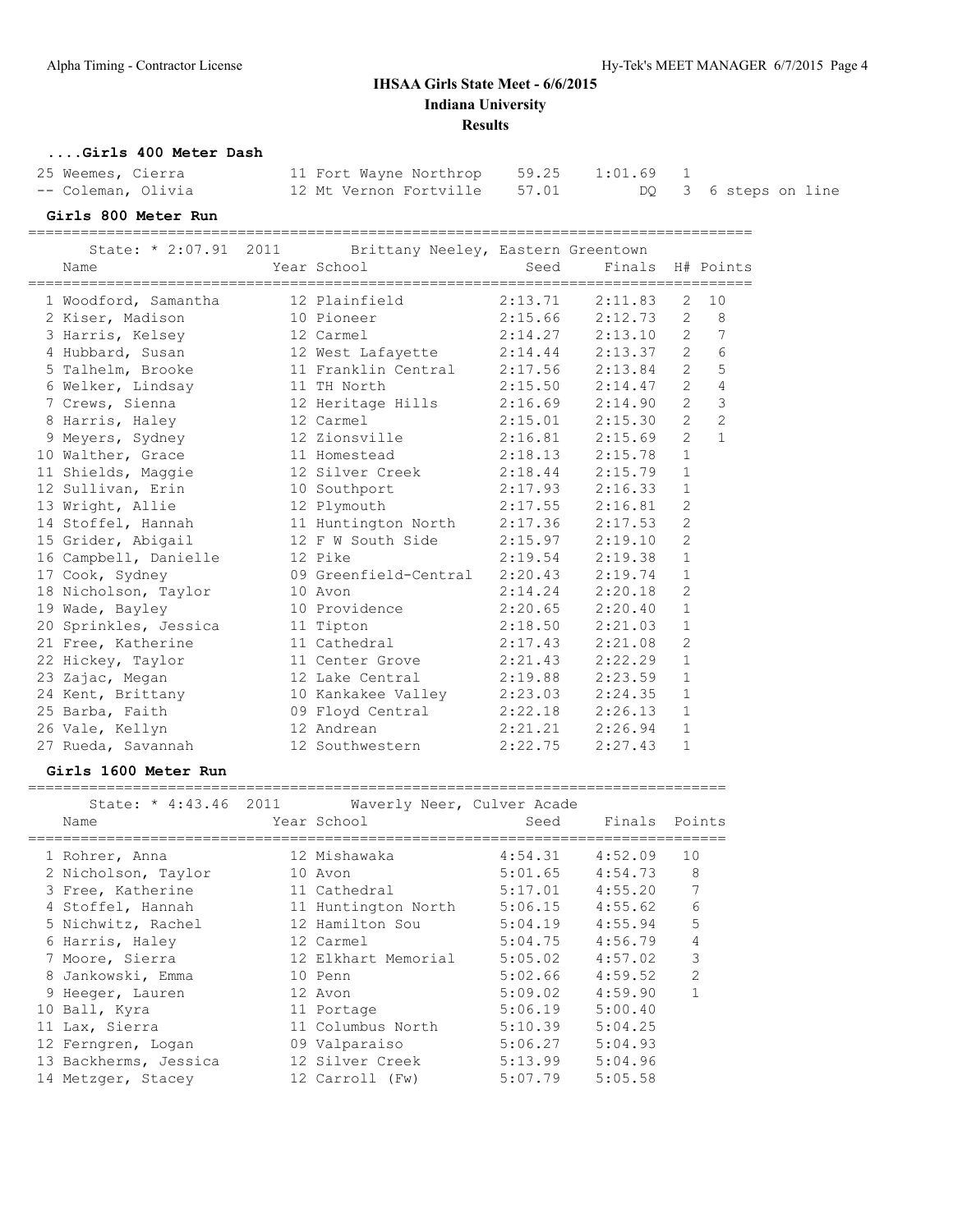================================================================================

# **IHSAA Girls State Meet - 6/6/2015 Indiana University Results**

## **....Girls 1600 Meter Run**

| 15 Korte, Josey          | 10 Angola           | 5:06.83 | 5:06.40 |
|--------------------------|---------------------|---------|---------|
| 16 Bippus, Sabrina       | 10 Hamilton Sou     | 5:10.78 | 5:08.03 |
| 17 Jones, Constance Hope | 12 Warren Central   | 5:19.91 | 5:10.12 |
| 18 Dalton, Maddie        | 09 Carmel           | 5:07.31 | 5:15.38 |
| 19 Zeck, Devon           | 10 TH North         | 5:22.49 | 5:19.08 |
| 20 Wylie, Hannah         | 09 Crown Point      | 5:11.97 | 5:26.16 |
| 21 Alatorre, Sofia       | 09 Cathedral        | 5:27.24 | 5:27.50 |
| 22 Barker, Jenna         | 09 Seton Catholic   | 5:11.21 | 5:28.75 |
| 23 Winter, Megan         | 11 Seymour          | 5:25.26 | 5:32.80 |
| 24 Sorg, Kyley           | 09 Floyd Central    | 5:22.41 | 5:34.93 |
| 25 Wilkins, Rachel       | 12 Wood Memorial    | 5:26.52 | 5:36.01 |
| 26 Crews, Sienna         | 12 Heritage Hills   | 5:22.00 | 5:43.53 |
| 27 Hodson, Kayley        | 11 Lawrence Central | 5:28.70 | 5:53.32 |

#### **Girls 3200 Meter Run**

| State: $* 10:14.43 6/6/2014$<br>Name | Anna Rohrer, Mishawaka<br>Year School | Seed     | Finals Points |                |
|--------------------------------------|---------------------------------------|----------|---------------|----------------|
| 1 Rohrer, Anna                       | 12 Mishawaka                          | 10:23.88 | $10:11.20*$   | 10             |
| 2 Johnson, Lauren                    | 11 West Lafayette                     | 10:54.22 | 10:54.43      | 8              |
| 3 Beery, Bailey                      | 11 Bellmont                           | 11:10.68 | 10:57.25      | $\overline{7}$ |
| 4 Bales, Rachel                      | 12 West Lafayette                     | 11:06.92 | 10:58.51      | 6              |
| 5 Morozov, Stacy                     | 11 Carmel                             | 11:05.62 | 10:58.78      | 5              |
| 6 Schwartz, Tyler                    | 09 DeKalb                             | 11:11.57 | 10:59.33      | $\overline{4}$ |
| 7 Workman, Alli                      | 11 Bloomfield                         | 11:16.17 | 10:59.72      | 3              |
| 8 Dalton, Allie                      | 10 Greenwood Community 10:57.14       |          | 11:00.80      | $\overline{c}$ |
| 9 Schmitz, Anna                      | 12 Carmel                             | 11:02.92 | 11:02.26      | $\mathbf{1}$   |
| 10 Brougher, Rachel                  | 10 Columbus North                     | 11:20.06 | 11:05.55      |                |
| 11 Fruchey, Madison                  | 11 Carroll (Fw)                       | 11:07.46 | 11:10.70      |                |
| 12 Manning, Kassidy                  | 11 Floyd Central                      | 11:23.14 | 11:11.06      |                |
| 13 Williams, Grace                   | 09 Bloomington North                  | 11:26.01 | 11:13.44      |                |
| 14 Lax, Sierra                       | 11 Columbus North                     | 11:24.15 | 11:14.36      |                |
| 15 Pfanstiel, Courtney               | 12 Hamilton Sou                       | 10:59.92 | 11:16.20      |                |
| 16 Schoof, Kailee                    | 11 LaPorte                            | 11:27.26 | 11:17.25      |                |
| 17 McCarty, Alli                     | 10 Pendleton Heights                  | 11:36.54 | 11:19.31      |                |
| 18 Welsh, Hannah                     | 11 Jasper                             | 11:27.31 | 11:19.77      |                |
| 19 Abramson, Mary                    | 12 Avon                               | 10:59.62 | 11:22.44      |                |
| 20 Warren, Presley                   | 09 EV Reitz Memoria                   | 11:17.01 | 11:22.77      |                |
| 21 Lewandowski, Alexis               | 12 Bloomington South                  | 11:41.03 | 11:25.55      |                |
| 22 Lampert, Allison                  | 10 Pike                               | 11:43.08 | 11:29.05      |                |
| 23 Miller, Allison                   | 10 Warsaw Community                   | 11:34.40 | 11:29.28      |                |
| 24 Frank, Lauren                     | 09 Penn                               | 11:28.48 | 11:32.94      |                |
| 25 Arney, Erin                       | 09 Cathedral                          | 12:05.30 | 11:43.90      |                |
| 26 Collins, Claire                   | 10 Winamac Community 11:31.71         |          | 11:54.53      |                |
| 27 Sullivan, Cara                    | 10 Chesterton                         | 11:36.54 | 12:00.19      |                |

#### **Girls 100 Meter Hurdles**

|      |                   | State: * 13.95 2005   |  |  |                   |  |  |  | Vanneisha Ivy, Muncie Central |                 |  |  |
|------|-------------------|-----------------------|--|--|-------------------|--|--|--|-------------------------------|-----------------|--|--|
| Name |                   |                       |  |  | Year School       |  |  |  | Seed                          | Prelims Wind H# |  |  |
|      |                   |                       |  |  |                   |  |  |  |                               |                 |  |  |
|      | Preliminaries     |                       |  |  |                   |  |  |  |                               |                 |  |  |
|      |                   | 1 Sakeuh, Plenseh-Tay |  |  | 12 Lapel          |  |  |  | 15.49                         | 14.440 1.2 2    |  |  |
|      | 2 Redmon, Caitlyn |                       |  |  | 12 Warren Central |  |  |  | 14.21                         | 14.460 0.9 1    |  |  |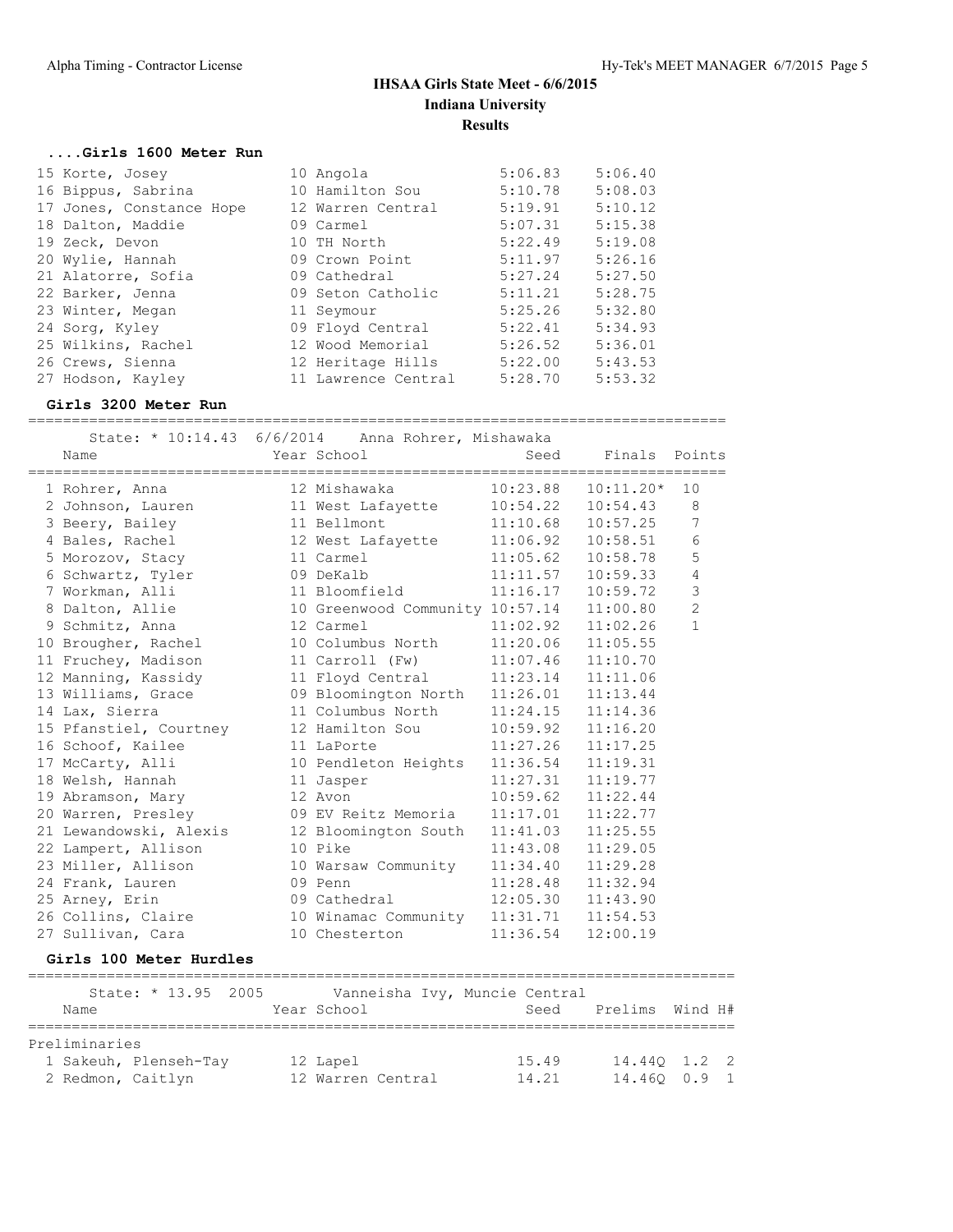#### **....Girls 100 Meter Hurdles**

|        | 3 Jackson, Kayland                                | 10 Warren Central                   | 14.49                      | 14.57Q | 1.2    | $\overline{\mathbf{3}}$    |
|--------|---------------------------------------------------|-------------------------------------|----------------------------|--------|--------|----------------------------|
|        | 4 Ertel, Keri                                     | 12 Jennings County                  | 14.86                      | 14.65Q | 0.9    | $\overline{1}$             |
|        | 5 Jungels, Jenna                                  | 11 Kankakee Valley                  | 14.44                      | 14.730 | 1.2    | $\overline{\phantom{0}}^2$ |
|        | 6 Heeb, Gracie                                    | 11 Bloomington North                | 15.23                      | 14.79Q | 1.2    | $\overline{\mathbf{3}}$    |
|        | 7 Porter, Keirra                                  | 12 TH North                         | 15.24                      | 14.86q | 1.2    | $\overline{2}$             |
|        | 8 Krantz, Jailyn                                  | 12 Fort Wayne Northrop              | 15.65                      | 14.92q | 0.9    | $\overline{1}$             |
|        | 9 George, Jalacia                                 | 12 Lawrence North                   | 16.14                      | 14.93q | 0.9    | $\overline{1}$             |
|        | 10 Green, Je'bria                                 | 11 Fort Wayne Wayne                 | 15.55                      | 15.03  | 1.2    | $\overline{\mathbf{3}}$    |
|        | 11 January, Annette                               | 12 Bowman                           | 14.83                      | 15.06  | 1.2    | $\overline{\phantom{0}}^2$ |
|        | 12 Miller, Jessica                                | 11 Fairfield                        | 15.52                      | 15.11  | 1.2    | $\overline{\mathbf{3}}$    |
|        | 13 Gill, Regene                                   | 12 Evansville Harrison              | 15.12                      | 15.12  | 1.2    | $\overline{2}$             |
|        | 14 LaCosse, Kristen                               | 10 Crown Point                      | 15.05                      | 15.16  | 0.9    | $\overline{1}$             |
|        | 15 Gedeon, Debie                                  | 12 Columbus North                   | 14.79                      | 15.33  | 1.2    | $\overline{\mathbf{3}}$    |
|        | 16 Walterhouse, Lydia                             | 12 East Noble                       | 15.56                      | 15.36  | 1.2    | $\overline{\phantom{0}}^2$ |
|        | 17 Fair, Tajaa                                    | 11 South Bend Adams                 | 15.76                      | 15.45  | 1.2    | $\overline{\mathbf{3}}$    |
|        | 18 Goines, Haley                                  | 09 Center Grove                     | 15.24                      | 15.54  | 0.9    | $\overline{1}$             |
|        | 19 Wise, Madison                                  | 10 Greenfield-Central               | 15.31                      | 15.55  | 0.9    | $\overline{1}$             |
|        | 20 Stull, Courtney                                | 11 Brownsburg                       | 15.85                      | 15.61  | 1.2    | $\overline{\mathbf{3}}$    |
|        | 21 Payne, Evonnie                                 | 12 Benton Central                   | 15.75                      | 15.64  | 1.2    | $\overline{\phantom{0}}^2$ |
|        | 22 Lawlor, Georgia                                | 12 Harrison WL                      | 15.92                      | 15.68  | 1.2    | $\overline{2}$             |
|        | 23 Fuller, Sidney                                 | 12 Peru                             | 15.73                      | 15.78  | 0.9 1  |                            |
|        | 24 Huff, Kendria                                  | 12 Hammond Morton                   | 15.13                      | 15.94  | 1.2    | $\overline{\mathbf{3}}$    |
|        |                                                   | 12 Castle                           |                            |        | 1.2    | $\overline{\mathbf{3}}$    |
|        | 25 Webster, Jenni                                 |                                     | 16.35                      | 16.16  | 0.9 1  |                            |
|        | 26 Hamby, Zoie                                    | 12 Evansville Central               | 16.23                      | 16.43  |        |                            |
|        | -- Barnes, Aaliyah                                | 09 Muncie Central                   | 16.30                      | FS     | 1.2    | 2                          |
|        |                                                   |                                     |                            |        |        |                            |
|        | Girls 100 Meter Hurdles                           |                                     |                            |        |        |                            |
|        |                                                   |                                     |                            |        |        |                            |
|        | State: * 13.95 2005 Vanneisha Ivy, Muncie Central |                                     |                            |        |        |                            |
|        | Name                                              | Year School                         | Prelims Finals Wind Points |        |        |                            |
|        |                                                   |                                     |                            |        |        |                            |
| Finals |                                                   |                                     |                            |        |        |                            |
|        | 1 Redmon, Caitlyn                                 | 12 Warren Central                   | 14.46                      | 14.31  | $-1.0$ | 10                         |
|        | 2 Jackson, Kayland                                | 10 Warren Central                   | 14.57                      | 14.46  | $-1.0$ | 8                          |
|        | 3 Ertel, Keri                                     | 12 Jennings County                  | 14.65                      | 14.74  | $-1.0$ | 7                          |
|        | 4 Heeb, Gracie                                    | 11 Bloomington North                | 14.79                      | 14.86  | $-1.0$ | 6                          |
|        | 5 Porter, Keirra                                  | 12 TH North                         | 14.86                      | 14.89  | $-1.0$ | 5                          |
|        | 6 Jungels, Jenna                                  | 11 Kankakee Valley                  | 14.73                      | 15.02  | $-1.0$ | 4                          |
|        | 7 George, Jalacia                                 | 12 Lawrence North                   | 14.93                      | 15.05  | $-1.0$ | 3                          |
|        | 8 Sakeuh, Plenseh-Tay                             | 12 Lapel                            | 14.44                      | 15.16  | $-1.0$ | 2                          |
|        | 9 Krantz, Jailyn                                  | 12 Fort Wayne Northrop              | 14.92                      | 15.23  | $-1.0$ | $\mathbf{1}$               |
|        | Preliminaries                                     |                                     |                            |        |        |                            |
|        | 10 Green, Je'bria                                 | 11 Fort Wayne Wayne                 | 15.03                      |        |        |                            |
|        | 11 January, Annette                               | 12 Bowman                           | 15.06                      |        |        |                            |
|        | 12 Miller, Jessica                                | 11 Fairfield                        | 15.11                      |        |        |                            |
|        | 13 Gill, Regene                                   | 12 Evansville Harrison              | 15.12                      |        |        |                            |
|        | 14 LaCosse, Kristen                               | 10 Crown Point                      | 15.16                      |        |        |                            |
|        | 15 Gedeon, Debie                                  | 12 Columbus North                   | 15.33                      |        |        |                            |
|        | 16 Walterhouse, Lydia                             | 12 East Noble                       | 15.36                      |        |        |                            |
|        | 17 Fair, Tajaa                                    | 11 South Bend Adams                 | 15.45                      |        |        |                            |
|        | 18 Goines, Haley                                  | 09 Center Grove                     | 15.54                      |        |        |                            |
|        | 19 Wise, Madison                                  | 10 Greenfield-Central               | 15.55                      |        |        |                            |
|        | 20 Stull, Courtney                                | 11 Brownsburg                       | 15.61                      |        |        |                            |
|        | 21 Payne, Evonnie<br>22 Lawlor, Georgia           | 12 Benton Central<br>12 Harrison WL | 15.64<br>15.68             |        |        |                            |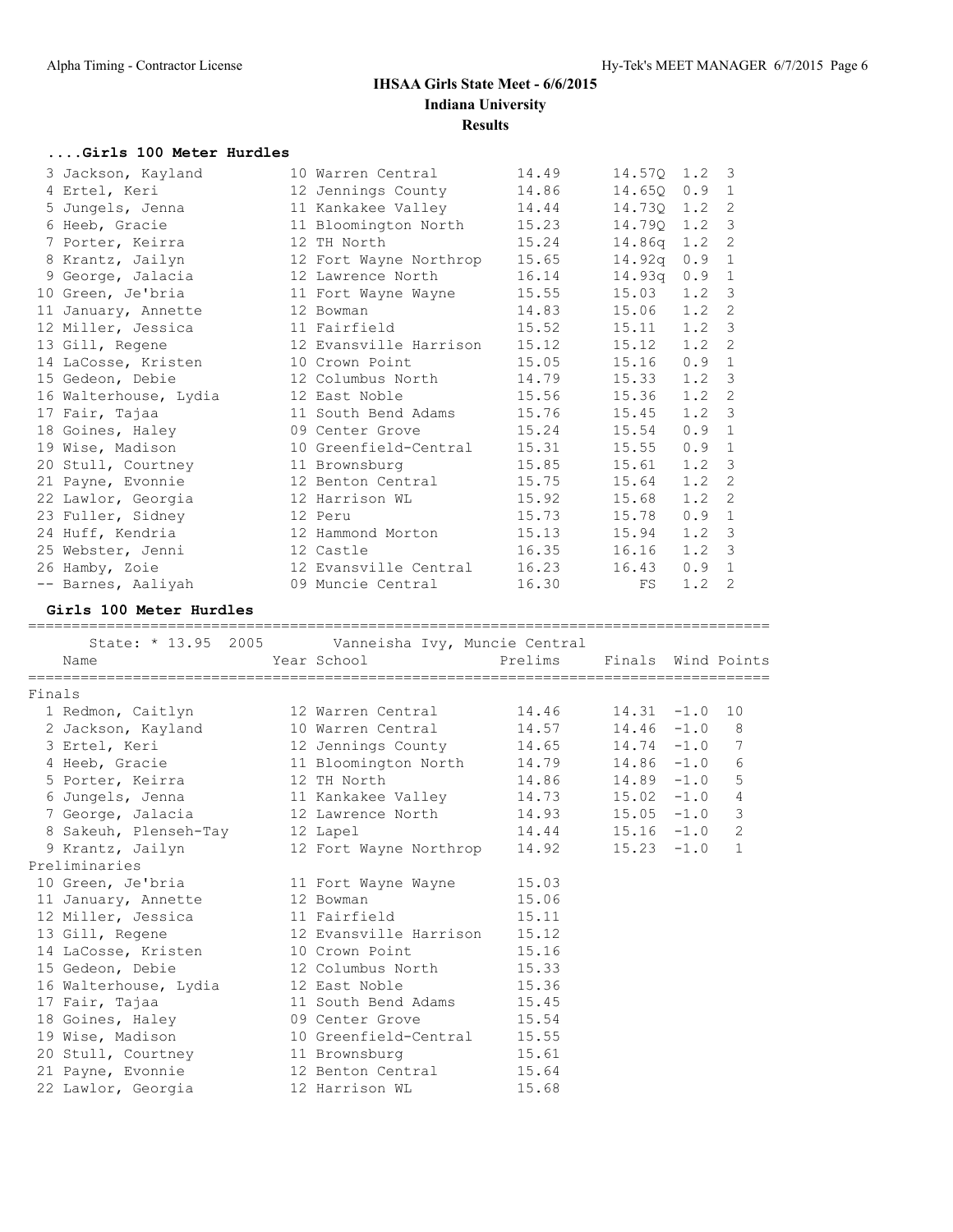#### **....Girls 100 Meter Hurdles**

| 23 Fuller, Sidney  | 12 Peru               | 15.78 |
|--------------------|-----------------------|-------|
| 24 Huff, Kendria   | 12 Hammond Morton     | 15.94 |
| 25 Webster, Jenni  | 12 Castle             | 16.16 |
| 26 Hamby, Zoie     | 12 Evansville Central | 16.43 |
| -- Barnes, Aaliyah | 09 Muncie Central     | FS    |

#### **Girls 300 Meter Hurdles**

===================================================================================

|        | State: * 41.36 6/6/2014<br>Name | Symone Black, FW Concordia<br>Year School | Seed  | Finals H# Points |                |                |
|--------|---------------------------------|-------------------------------------------|-------|------------------|----------------|----------------|
|        |                                 |                                           |       |                  |                |                |
| Finals |                                 |                                           |       |                  |                |                |
|        | 1 Ertel, Keri                   | 12 Jennings County                        | 43.96 | 43.47            | 3              | 10             |
|        | 2 Griffin, Demetria             | 12 Fort Wayne Wayne                       | 46.09 | 44.22            | $\overline{2}$ | 8              |
|        | 3 Sakeuh, Plenseh-Tay           | 12 Lapel                                  | 45.03 | 44.40            | 3              | $\overline{7}$ |
|        | 4 Vogeler, Allison              | 12 New Prairie                            | 44.50 | 44.63            | 3              | 6              |
|        | 5 Deryn, Alex                   | 10 West Lafayette                         | 44.98 | 44.71            | 3              | 5              |
|        | 6 LaCosse, Kristen              | 10 Crown Point                            | 44.23 | 45.06            | 3              | $\overline{4}$ |
|        | 7 Mackenzie, Mia                | 09 Hamilton Sou                           | 45.71 | 45.15            | $\overline{2}$ | 3              |
|        | 8 Wiederrecht, Katheryn         | 11 South Bend Adams                       | 45.35 | 45.17            | 3              | $\overline{c}$ |
|        | 9 Jungels, Jenna                | 11 Kankakee Valley                        | 44.62 | 45.24            | 3              | $\mathbf{1}$   |
|        | 10 Eckert, Nicole               | 12 Warsaw Community                       | 45.77 | 45.34            | $\overline{2}$ |                |
|        | 11 Houston, KiMaya              | 10 F W South Side                         | 47.05 | 45.38            | $\mathbf{1}$   |                |
|        | 12 Cowen, Jessica               | 10 Carmel                                 | 45.66 | 45.47            | $\mathcal{S}$  |                |
|        | 13 Heeb, Gracie                 | 11 Bloomington North                      | 45.45 | 45.68            | 3              |                |
|        | 14 Jordan, Jasmyne              | 12 Warren Central                         | 47.06 | 46.09            | $\mathbf{1}$   |                |
|        | 15 Muhammad, Kyara              | 10 Fort Wayne Northrop                    | 47.02 | 46.28            | $\overline{2}$ |                |
|        | 16 Malone, Olivia               | 12 Columbus North                         | 47.04 | 46.39            | $\mathbf{1}$   |                |
|        | 17 Wise, Madison                | 10 Greenfield-Central                     | 47.49 | 46.50            | $\mathbf{1}$   |                |
|        | 18 Raffin, Teresa               | 12 Chesterton                             | 46.46 | 46.53            | $\overline{2}$ |                |
|        | 19 Song, Athena                 | 09 Culver Academies                       | 47.11 | 46.79            | $\mathbf{1}$   |                |
|        | 20 Sanders, Olivia              | 11 Cathedral                              | 46.80 | 46.90            | 2              |                |
|        | 21 Eze, Ucheoma                 | 11 New Albany                             | 47.55 | 46.99            | $\mathbf{1}$   |                |
|        | 22 Burgess, Samantha            | 12 Plainfield                             | 45.72 | 47.31            | $\overline{2}$ |                |
|        | 23 Hamby, Zoie                  | 12 Evansville Central                     | 47.98 | 47.61            | 1              |                |
|        | 24 Denham, Abby                 | 10 White River Valley                     | 47.14 | 47.87            | $\mathbf 1$    |                |
|        | 25 Capelle, Sidney              | 11 Corydon Central                        | 46.76 | 47.92            | $\overline{2}$ |                |
|        | 26 January, Annette             | 12 Bowman                                 | 46.41 | 52.76            | $\overline{2}$ |                |

#### **Girls 4x100 Meter Relay**

| State: * 45.75 2003 Ft Wayne Northrup<br>Adams, Rox, Carr, Robinson |                                                  |                  |               |   |
|---------------------------------------------------------------------|--------------------------------------------------|------------------|---------------|---|
| School                                                              | Seed                                             | Finals H# Points |               |   |
| 1 Ben Davis 'A'<br>1) Brown, Sheniya 09                             | 46.86<br>2) Collier, Dajia 11                    | 46.24 3 10       |               |   |
| 3) Simmons, Kyara 10<br>2 Warren Central 'A'                        | 4) Woodson, Ra'Von 11<br>48.24                   | 47.20            | $\mathcal{S}$ | 8 |
| 1) Baker, Ashley 10<br>3) Jordan, Jasmyne 12                        | 2) Byrdsong, Bryeana 11<br>4) Redmon, Caitlyn 12 |                  |               |   |
| 3 South Bend Adams 'A'<br>1) Fair, Tajaa 11                         | 48.34<br>2) Mittiga, Catherine 11                | 47.50            | 3             | 7 |
| 3) Wiederrecht, Katheryn 11                                         | 4) Lottie, Jessiyah 10                           |                  |               |   |
| 4 Fort Wayne Northrop<br>$^{\prime}$ A $^{\prime}$                  | 48.52                                            | 47.51            | २             | ี |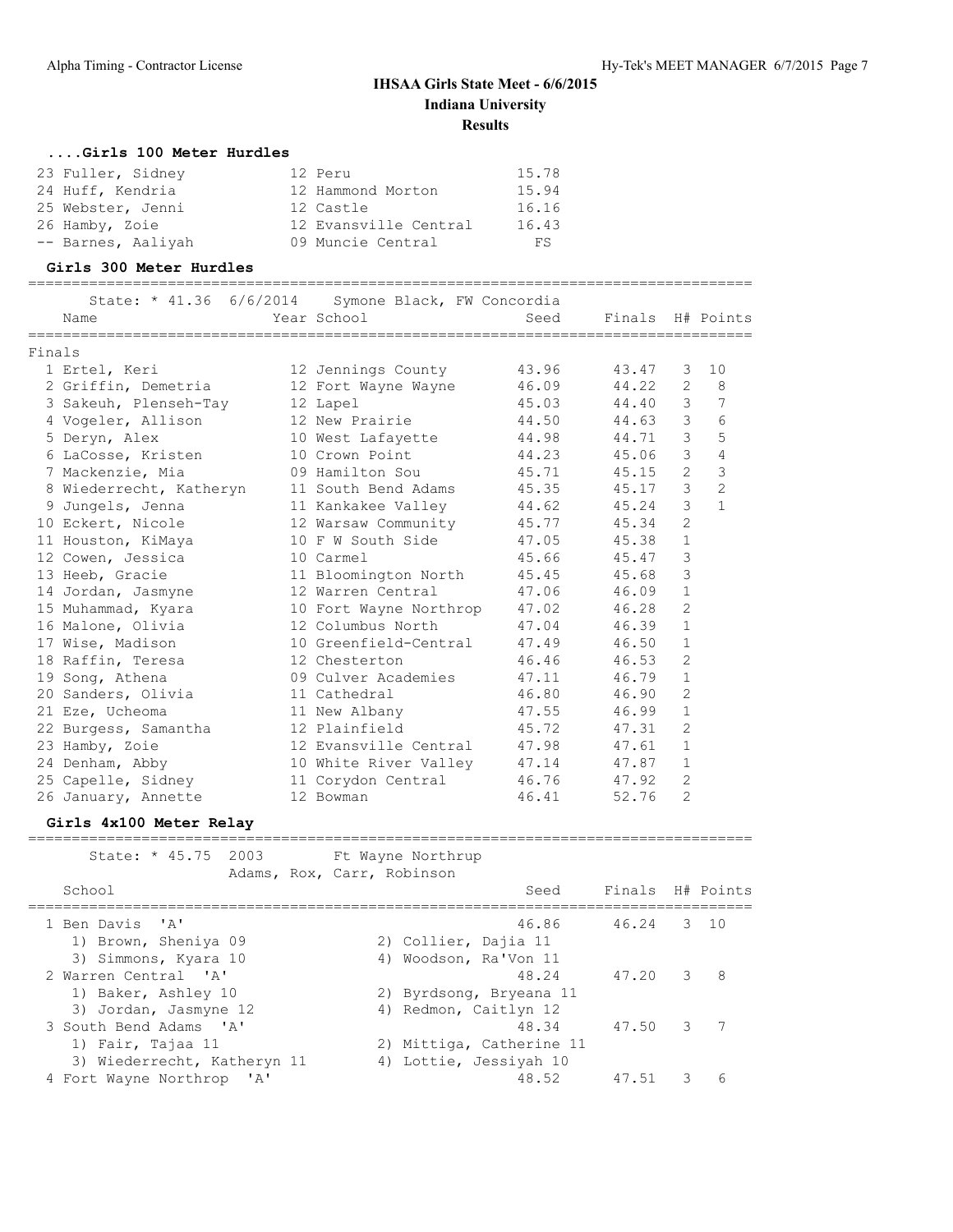## **....Girls 4x100 Meter Relay**

| 1) McGee, Amber 12                             |    | 2) Huckleberry, Lexi 12                         |
|------------------------------------------------|----|-------------------------------------------------|
| 3) Krantz, Jailyn 12                           |    | 4) Weemes, Cierra 11                            |
| 5 Bloomington South 'A'                        |    | 48.54                                           |
| 1) Kao, Addy 09                                |    | 2) Morrone, Emily 12                            |
| 3) Bomba, Cydney 11                            |    | 4) Grabowski, Megan 11                          |
| 6 Pike 'A'                                     |    | 48.33                                           |
| 1) Jackson, Kim 12                             |    | 2) Woods, Oleya 10                              |
| 3) Wright, Mikayla 10                          |    | 4) Brown, Sandra 11                             |
| 7 Avon 'A'                                     |    | 48.61                                           |
|                                                |    |                                                 |
| 1) Ellis, Monique 12<br>3) Shelton, Stacie 10  |    | 2) Ellis, Lanique 12<br>4) Mitchell, Diamond 10 |
| 8 Warsaw Community 'A'                         |    | 48.44                                           |
|                                                |    | 2) Alexander, Samantha 11                       |
| 1) Harter, Mariah 12                           |    |                                                 |
| 3) Curtis, Abbi 09                             |    | 4) Rich, Audrey 11                              |
| 9 Fishers 'A'                                  |    | 48.77                                           |
| 1) Banks, Brooklyn 11                          |    | 2) Carver, Paris 10                             |
| 3) Harrison, Danielle 09                       |    | 4) Johnson, India 10                            |
| 10 Hamilton Southeastern 'A'                   |    | 48.30                                           |
| 1) Christopher, Camille 09                     |    | 2) Brooks-Edson, Jada 09                        |
| 3) Mackenzie, Mia 09                           |    | 4) McKinney, Deneen 11                          |
| 'A'<br>11 North Central (Indianapolis)         |    | 48.38                                           |
| 1) Stapleton, Dezi 10                          |    | 2) Miles, Amani 10                              |
| 3) Flemings, Amoni 11                          |    | 4) Robinson, Chelsea 12                         |
| 12 Homestead 'A'                               |    | 48.18                                           |
| 1) Morales, Zea 11                             |    | 2) Williams, Morgann 12                         |
| 3) Kistler, Lindley 11                         |    | 4) Wright, Cezi 11                              |
| 13 Lawrence Central 'A'                        |    | 49.35                                           |
| 1) Stott, Lakara 11                            |    | 2) Harper, Adreana 09                           |
| 3) Simmons, De'Aira 09                         |    | 4) Herring, Kyndal 11                           |
| 14 Fort Wayne North Side 'A'                   |    | 48.96                                           |
| 1) Moore, Nakayla 09                           |    | 2) Hawthorne, Ke'ondra 11                       |
| 3) Tabron, Jordan 11                           | 4) | Jenkins, Jasmine 12                             |
| 15 Jeffersonville 'A'                          |    | 49.37                                           |
| 1) Lacy, Hailey 11                             |    | 2) Adams-LeMaster, Haley 09                     |
| 3) Lewis, Chelsea 12                           |    | 4) Henry, Jhala 10                              |
| 16 Fairfield 'A'                               |    | 49.18                                           |
| 1) Armbruster, Chloe 11                        |    | 2) Miller, Jessica 11                           |
| 3) Lau, Cierra 10                              |    | 4) Miller, Riley 11                             |
| 17 Chesterton 'A'                              |    | 49.83                                           |
| 1) Molnar, Brianna 09                          |    | 2) Tumbas, Emma 10                              |
| 3) Warren, Samantha 11                         |    | 4) Wilson, Molly 11                             |
| 18 Brebeuf Jesuit Preparatory<br>'A'           |    | 48.90                                           |
| 1) McCarroll, Dorian 11                        |    | 2) Anderson, Yasmine 09                         |
| 3) Ozobu, Gold 12                              |    | 4) McDuffie, Devin 11                           |
| 19 Lawrence North<br>$^{\prime}$ A $^{\prime}$ |    | 48.99                                           |
| 1) Colvin, Nijah 10                            |    | 2) George, Jalacia 12                           |
| 3) Stewart, Peyton 12                          |    | 4) Windler, Sierra 10                           |
| 20 Terre Haute North Vigo<br>' A'              |    | 49.31                                           |
| 1) Williams, Stephanie 10                      |    | 2) Tilstra-Smith, Anna 11                       |
| 3) Stigall, Keeliegh 11                        |    | 4) Porter, Keirra 12                            |
| 21 Evansville Bosse 'A'                        |    | 50.08                                           |
| 1) Bailey, Kiara 10                            |    |                                                 |
|                                                |    | 2) Bradley, Sariah 12                           |
| 3) Hunter, Yamani 12<br>22 Center Grove 'A'    |    | 4) Leary, Ariah 10<br>50.58                     |
|                                                |    |                                                 |
| 1) Goines, Haley 09                            |    | 2) Rau, Lauren 11                               |

| 1) McGee, Amber 12                                |     | 2) Huckleberry, Lexi 12        |       |              |        |
|---------------------------------------------------|-----|--------------------------------|-------|--------------|--------|
|                                                   |     |                                |       |              |        |
| 3) Krantz, Jailyn 12                              |     | 4) Weemes, Cierra 11           |       |              |        |
| 5 Bloomington South 'A'                           |     | 48.54                          | 47.61 | 2            | 5      |
| 1) Kao, Addy 09                                   |     | 2) Morrone, Emily 12           |       |              |        |
| 3) Bomba, Cydney 11                               |     | 4) Grabowski, Megan 11         |       |              |        |
| 6 Pike 'A'                                        |     | 48.33                          | 47.65 | 3            | 4      |
| 1) Jackson, Kim 12                                |     | 2) Woods, Oleya 10             |       |              |        |
| 3) Wright, Mikayla 10                             |     | 4) Brown, Sandra 11            |       |              |        |
| 7 Avon 'A'                                        |     | 48.61                          | 47.70 | 2            | 3      |
| 1) Ellis, Monique 12                              |     | 2) Ellis, Lanique 12           |       |              |        |
| 3) Shelton, Stacie 10                             |     | 4) Mitchell, Diamond 10        |       |              |        |
| 8 Warsaw Community 'A'                            |     | 48.44                          | 47.72 | 3            | 2      |
| 1) Harter, Mariah 12                              |     | 2) Alexander, Samantha 11      |       |              |        |
| 3) Curtis, Abbi 09<br>9 Fishers 'A'               |     | 4) Rich, Audrey 11<br>48.77    | 47.82 | 2            | 1      |
|                                                   |     | 2) Carver, Paris 10            |       |              |        |
| 1) Banks, Brooklyn 11<br>3) Harrison, Danielle 09 |     | 4) Johnson, India 10           |       |              |        |
| 10 Hamilton Southeastern 'A'                      |     | 48.30                          | 47.94 | 3            |        |
| 1) Christopher, Camille 09                        |     | 2) Brooks-Edson, Jada 09       |       |              |        |
| 3) Mackenzie, Mia 09                              |     | 4) McKinney, Deneen 11         |       |              |        |
| 11 North Central (Indianapolis)                   | 'A' | 48.38                          | 48.17 | 3            |        |
| 1) Stapleton, Dezi 10                             |     | 2) Miles, Amani 10             |       |              |        |
| 3) Flemings, Amoni 11                             |     | 4) Robinson, Chelsea 12        |       |              |        |
| 12 Homestead 'A'                                  |     | 48.18                          | 48.25 | 3            |        |
| 1) Morales, Zea 11                                |     | 2) Williams, Morgann 12        |       |              |        |
| 3) Kistler, Lindley 11                            |     | 4) Wright, Cezi 11             |       |              |        |
| 13 Lawrence Central 'A'                           |     | 49.35                          | 48.79 | 1            |        |
| 1) Stott, Lakara 11                               |     | 2) Harper, Adreana 09          |       |              |        |
| 3) Simmons, De'Aira 09                            |     | 4) Herring, Kyndal 11          |       |              |        |
| 14 Fort Wayne North Side                          | A'  | 48.96                          | 48.97 | 2            |        |
| 1) Moore, Nakayla 09                              |     | 2) Hawthorne, Ke'ondra 11      |       |              |        |
| 3) Tabron, Jordan 11                              |     | 4) Jenkins, Jasmine 12         |       |              |        |
| 15 Jeffersonville 'A'                             |     | 49.37                          | 49.06 | $\mathbf{1}$ | 49.054 |
| 1) Lacy, Hailey 11                                |     | 2) Adams-LeMaster, Haley 09    |       |              |        |
| 3) Lewis, Chelsea 12                              |     | 4) Henry, Jhala 10             |       |              |        |
| 16 Fairfield 'A'                                  |     | 49.18                          | 49.06 | 2            | 49.057 |
| 1) Armbruster, Chloe 11                           |     | 2) Miller, Jessica 11          |       |              |        |
| 3) Lau, Cierra 10                                 |     | 4) Miller, Riley 11            |       |              |        |
| 17 Chesterton 'A'                                 |     | 49.83                          | 49.10 | 1            |        |
| 1) Molnar, Brianna 09                             |     | 2) Tumbas, Emma 10             |       |              |        |
| 3) Warren, Samantha 11                            |     | 4) Wilson, Molly 11            |       |              |        |
| 18 Brebeuf Jesuit Preparatory                     | 'A' | 48.90                          | 49.63 | 2            |        |
| 1) McCarroll, Dorian 11                           |     | 2) Anderson, Yasmine 09        |       |              |        |
| 3) Ozobu, Gold 12                                 |     | 4) McDuffie, Devin 11          |       |              |        |
| 19 Lawrence North 'A'                             |     | 48.99                          | 49.69 | 2            |        |
| 1) Colvin, Nijah 10                               |     | 2) George, Jalacia 12          |       |              |        |
| 3) Stewart, Peyton 12                             |     | 4) Windler, Sierra 10          |       |              |        |
| 20 Terre Haute North Vigo                         | 'A' | 49.31                          | 49.77 | 2            |        |
| 1) Williams, Stephanie 10                         |     | 2) Tilstra-Smith, Anna 11      |       |              |        |
| 3) Stigall, Keeliegh 11                           |     | 4) Porter, Keirra 12           |       |              |        |
| 21 Evansville Bosse<br>$^{\prime}$ A $^{\prime}$  |     | 50.08                          | 50.11 | 1            |        |
| 1) Bailey, Kiara 10                               |     | 2) Bradley, Sariah 12          |       |              |        |
| 3) Hunter, Yamani 12<br>22 Center Grove 'A'       |     | 4) Leary, Ariah 10             |       |              |        |
| 1) Coines Haley 09                                |     | 50.58<br>$21$ Rau<br>Lauron 11 | 50.16 | 1            |        |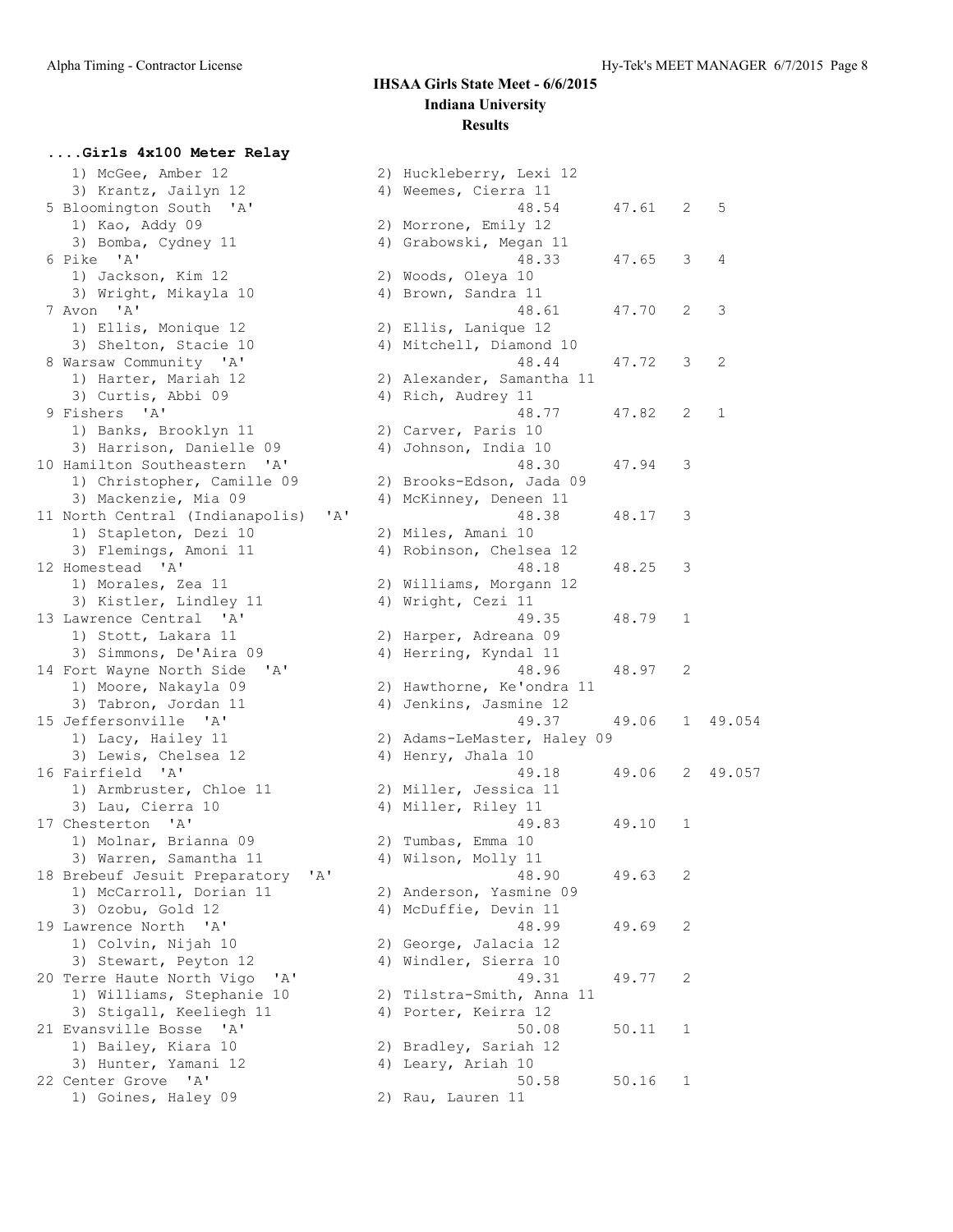#### **....Girls 4x100 Meter Relay**

| 3) Utterback, Allison 10         | 4) Rassel, Olivia 10        |               |
|----------------------------------|-----------------------------|---------------|
| 23 Lake Central 'A'              | 49.91<br>50.20              | $\mathbf{1}$  |
| 1) Blair, Holly 12               | 2) McKenzie, Tori 11        |               |
| 3) Glover, Brooke 10             | 4) Earving, Alaysha 09      |               |
| 24 New Albany 'A'                | $50.21$ 1<br>49.85          |               |
| 1) Bell, Aaliyah 11              | 2) Boyd, Christine 12       |               |
| 3) Scrivner, Savannah 12         | 4) Anthony, Chyna 10        |               |
| 25 Mt. Vernon 'A'                | 50.60<br>50.29              | $\mathbf{1}$  |
| 1) Bush, Savannah 11             | 2) Cole, Cydney 09          |               |
| 3) Green, Brooke 10              | 4) Randall, Abigail 12      |               |
| 26 Roncalli 'A'                  | 51.57<br>50.38              | $\mathbf{1}$  |
| 1) Harris, Halle 12              | 2) Clarke, Morgan 10        |               |
| 3) DeWitt, Maddison 10           | 4) Saylor, Paige 10         |               |
| -- Bowman Leadership Academy 'A' | 49.33<br>DNF                | $\mathcal{L}$ |
| 1) Scott, Tychina 10             | 2) Kirk, Josephine 11       |               |
| 3) Foster, Kylea 12              | 4) Stalling, Ivory Renea 12 |               |
|                                  |                             |               |

#### **Girls 4x400 Meter Relay**

=================================================================================== State: \* 3:47.37 2011 Lawrence North, Law. North

M Brooks, A Franklin, A Spencer, C Miller<br>School Seed F

| School<br>============================  | Seed                    | Finals  |                       | H# Points      |
|-----------------------------------------|-------------------------|---------|-----------------------|----------------|
| 1 Fort Wayne Northrop 'A'               | 3:54.19                 | 3:49.84 | 3                     | 10             |
| 1) Muhammad, Kyara 10                   | 2) Phillips, Breanna 10 |         |                       |                |
| 3) Weemes, Cierra 11                    | 4) McGee, Amber 12      |         |                       |                |
| 2 Warren Central 'A'                    | 3:58.27                 | 3:53.50 | 3                     | 8              |
| 1) Baker, Ashley 10                     | 2) Jordan, Jasmyne 12   |         |                       |                |
| 3) Johnson, Dejah 10                    | 4) Waites, Keytorria 10 |         |                       |                |
| 3 Pike 'A'                              | 3:57.90                 | 3:54.66 | 3                     | 7              |
| 1) Campbell, Danielle 12                | 2) Martin, Sydney 10    |         |                       |                |
| 3) Ross, Jordyn 11                      | 4) Irby, Lynna 10       |         |                       |                |
| 4 Franklin Central 'A'                  | 3:59.38                 | 3:54.90 | 3                     | 6              |
| 1) Hoover, Kaylor 10                    | 2) Jackson, Laine 12    |         |                       |                |
| 3) Koehl, Olivia 11                     | 4) Talhelm, Brooke 11   |         |                       |                |
| 5 South Bend Adams 'A'                  | 4:04.41                 | 3:55.87 | $\mathbf{1}$          | 5              |
| 1) Mittiga, Catherine 11                | 2) Lottie, Jessiyah 10  |         |                       |                |
| 3) Mwenifumbo, Joselyn 09               | 4) Woods, Ahmanah 12    |         |                       |                |
| 6 Penn 'A'                              | 4:00.73                 | 3:57.10 | 3                     | 4              |
| 1) Paul, Tameshia 11                    | 2) Mott, Elli 10        |         |                       |                |
| 3) Hamilton, Sarah 12                   | 4) Macleod, Ashleigh 10 |         |                       |                |
| 7 Warsaw Community 'A'                  | 4:02.31                 | 3:58.00 | 2                     | 3              |
| 1) Eckert, Nicole 12                    | 2) Brown, Jazzmine 12   |         |                       |                |
| 3) Worrell, Tennie 12                   | 4) Rich, Audrey 11      |         |                       |                |
| 8 Crown Point 'A'                       | 4:00.63                 | 3:58.95 | 3                     | $\overline{2}$ |
| 1) Casbon, Katherine 11                 | 2) Grady, Paytn 09      |         |                       |                |
| 3) Mellady, Katelyn 12                  | 4) LaCosse, Kristen 10  |         |                       |                |
| 9 Center Grove 'A'                      | 4:02.80                 | 3:59.06 | $\mathbf{2}^{\prime}$ | $\mathbf{1}$   |
| 1) Goines, Haley 09                     | 2) Rassel, Olivia 10    |         |                       |                |
| 3) Rau, Lauren 11                       | 4) Long, Victoria 12    |         |                       |                |
| 10 Homestead 'A'                        | 4:00.86                 | 3:59.58 | 3                     |                |
| 1) Morales, Zea 11                      | 2) Walther, Grace 11    |         |                       |                |
| 3) Lee, Erica 11                        | 4) Williams, Morgann 12 |         |                       |                |
| 11 North Central (Indianapolis)<br>' A' | 4:02.31                 | 3:59.62 | 2                     |                |
| 1) Gibson, Raven 11                     | 2) Lehman, Alicia 09    |         |                       |                |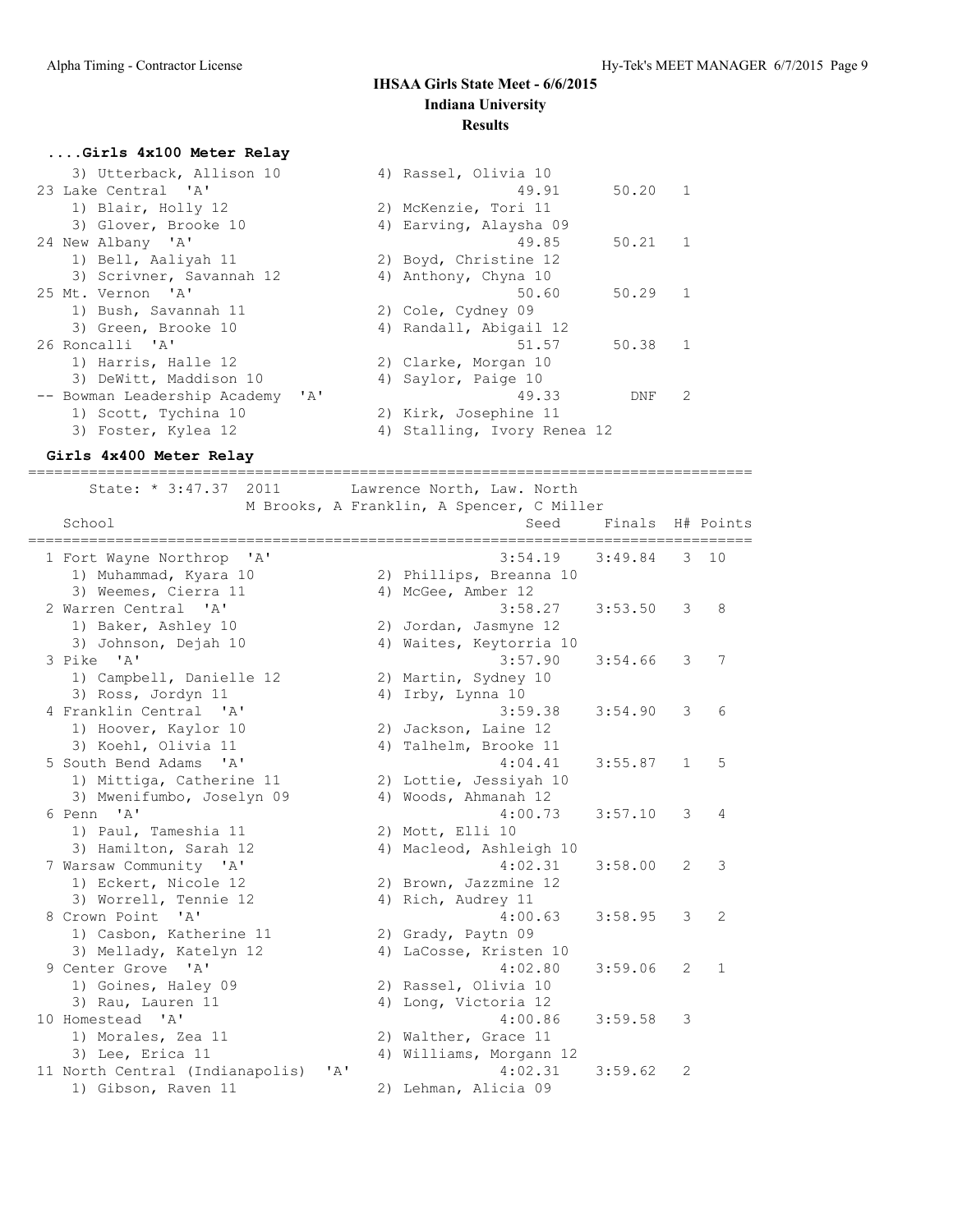## **....Girls 4x400 Meter Relay**

| 3) Miles, Amani 10                           | 4) Jones, Courtney 10    |         |                |
|----------------------------------------------|--------------------------|---------|----------------|
| 12 Evansville Reitz Memorial<br>' A'         | 4:01.53                  | 4:00.25 | $\overline{c}$ |
| 1) Armstead, Aaliyah 12                      | 2) Mulzer, Mallory 11    |         |                |
| 3) Sherwood, Stephanie 12                    | 4) Warren, Presley 09    |         |                |
| $^{\prime}$ A $^{\prime}$<br>13 Carmel       | 4:00.12                  | 4:01.05 | 3              |
| 1) Dixon, Rachel 11                          | 2) Harris, Kelsey 12     |         |                |
| 3) Harris, Haley 12                          | 4) Kress, Megan 11       |         |                |
| 14 Terre Haute North Vigo<br>'A'             | 4:01.58                  | 4:01.54 | 2              |
| 1) Tilstra-Smith, Anna 11                    | 2) Stigall, Keeliegh 11  |         |                |
| 3) Porter, Keirra 12                         | 4) Welker, Lindsay 11    |         |                |
| 15 Gary West Side 'A'                        | 4:02.88                  | 4:01.99 | 2              |
| 1) Miller, Chynna 11                         | 2) Kirksey, Heaven 11    |         |                |
| 3) Williams, Najae 10                        | 4) Sago, Troyneshia 12   |         |                |
| 16 Jeffersonville 'A'                        | 4:00.68                  | 4:02.62 | 3              |
| 1) Lacy, Hailey 11                           | 2) Williams, Asia 11     |         |                |
| 3) Adams-LeMaster, Haley 09                  | 4) Henry, Jhala 10       |         |                |
| 17 West Lafayette 'A'                        | 4:02.72                  | 4:02.90 | $\mathbf{2}$   |
| 1) Deryn, Alex 10                            | 2) Udo-Imeh, Itoro 09    |         |                |
| 3) Johnson, Kristen 11                       | 4) Hubbard, Susan 12     |         |                |
| 18 Hamilton Southeastern 'A'                 | 4:03.31                  | 4:04.80 | $\overline{c}$ |
| 1) Andritsch, Grace 11                       | 2) Mager, Ashley 11      |         |                |
| 3) Nichwitz, Rachel 12                       | 4) Perry, Angela 09      |         |                |
| 19 Fort Wayne Wayne 'A'                      | 4:05.22                  | 4:05.34 | 1              |
| 1) Bieber, Kristin 10                        | 2) Green, Je'bria 11     |         |                |
| 3) Griffin, Demetria 12                      | 4) McKinley, Sarrina 12  |         |                |
| 20 Kankakee Valley 'A'                       | 4:04.17                  | 4:05.56 | 1              |
| 1) Gouwens, Kara 12                          | 2) Jungels, Jenna 11     |         |                |
| 3) Gouwens, Leah 11                          | 4) Kent, Brittany 10     |         |                |
| 21 Castle 'A'                                | 4:07.99                  | 4:05.79 | 1              |
| 1) Peach, McKenna 11                         | 2) Purdue, Maddie 11     |         |                |
| 3) Webster, Jenni 12                         | 4) Voyles, Alexia 09     |         |                |
| 22 Columbia City 'A'                         | 4:04.45                  | 4:05.86 | 1              |
| 1) Decker, Regan 11                          | 2) Wappes, Hannah 11     |         |                |
| 3) Green, Molly 11                           | 4) Cormany, Elise 10     |         |                |
| 23 Gibson Southern 'A'                       | 4:08.33                  | 4:07.30 | 1              |
| 1) Hasenour, Kylie 11                        | 2) Lay, Maisie 11        |         |                |
| 3) Milheiser, Jordyn 12                      | 4) Raley, Madelene 11    |         |                |
| 24 New Prairie 'A'                           | 4:04.10                  | 4:07.42 | 2              |
| 1) Saylor, Rachel 11                         | 2) Kampf, Elizabeth 10   |         |                |
| 3) Myroup, Hope 11                           | 4) Vogeler, Allison 12   |         |                |
| 25 Ben Davis 'A'                             | 4:04.59                  | 4:08.29 | 1              |
| 1) Brahm, Constance 12                       | 2) Simmons, Kyara 10     |         |                |
| 3) Woodson, Ra'Von 11                        | 4) Young, Erynn 11       |         |                |
| 26 Fishers<br>' A'                           | 4:04.60                  | 4:08.60 | 1              |
| 1) Carver, Paris 10                          | 2) Rodriguez, Ashlee 10  |         |                |
| 3) Wicker, Stephanie 10                      | 4) Harrison, Danielle 09 |         |                |
| $^{\prime}$ A $^{\prime}$<br>27 Silver Creek | 4:10.14                  | 4:10.27 | 1              |
| 1) Shields, Maggie 12                        | 2) Backherms, Jessica 12 |         |                |
| 3) Whalen, Cheslea 11                        | 4) Cooper, Katie 10      |         |                |

|    | 4) Jones, Courtney 10<br>4:01.53 | 4:00.25 | 2 |
|----|----------------------------------|---------|---|
| 2) | Mulzer, Mallory 11               |         |   |
| 4) | Warren, Presley 09               |         |   |
|    | 4:00.12                          | 4:01.05 | 3 |
| 2) | Harris, Kelsey 12                |         |   |
| 4) | Kress, Megan 11                  |         |   |
|    | 4:01.58                          | 4:01.54 | 2 |
| 2) | Stigall, Keeliegh 11             |         |   |
| 4) | Welker, Lindsay 11               |         |   |
|    | 4:02.88                          | 4:01.99 | 2 |
| 2) | Kirksey, Heaven 11               |         |   |
| 4) | Sago, Troyneshia 12              |         |   |
|    | 4:00.68                          | 4:02.62 | 3 |
| 2) | Williams, Asia 11                |         |   |
| 4) | Henry, Jhala 10                  |         |   |
|    | 4:02.72                          | 4:02.90 | 2 |
| 2) | Udo-Imeh, Itoro 09               |         |   |
| 4) | Hubbard, Susan 12                |         |   |
|    | 4:03.31                          | 4:04.80 | 2 |
| 2) | Mager, Ashley 11                 |         |   |
| 4) | Perry, Angela 09                 |         |   |
|    | 4:05.22                          | 4:05.34 | 1 |
| 2) | Green, Je'bria 11                |         |   |
| 4) | McKinley, Sarrina 12             |         |   |
|    | 4:04.17                          | 4:05.56 | 1 |
| 2) | Jungels, Jenna 11                |         |   |
| 4) | Kent, Brittany 10                |         |   |
|    | 4:07.99                          | 4:05.79 | 1 |
| 2) | Purdue, Maddie 11                |         |   |
| 4) | Voyles, Alexia 09                |         |   |
|    | 4:04.45                          | 4:05.86 | 1 |
| 2) | Wappes, Hannah 11                |         |   |
| 4) | Cormany, Elise 10                |         |   |
|    | 4:08.33                          | 4:07.30 | 1 |
| 2) | Lay, Maisie 11                   |         |   |
| 4) | Raley, Madelene 11               |         |   |
|    | 4:04.10                          | 4:07.42 | 2 |
| 2) | Kampf, Elizabeth 10              |         |   |
| 4) | Vogeler, Allison 12              |         |   |
|    | 4:04.59                          | 4:08.29 | 1 |
| 2) | Simmons, Kyara 10                |         |   |
| 4) | Young, Erynn 11                  |         |   |
|    | 4:04.60                          | 4:08.60 | 1 |
| 2) | Rodriguez, Ashlee 10             |         |   |
| 4) | Harrison, Danielle 09            |         |   |
|    | 4:10.14                          | 4:10.27 | 1 |
|    | 2) Backherms, Jessica 12         |         |   |
|    | 4) Cooper, Katie 10              |         |   |
|    |                                  |         |   |
|    |                                  |         |   |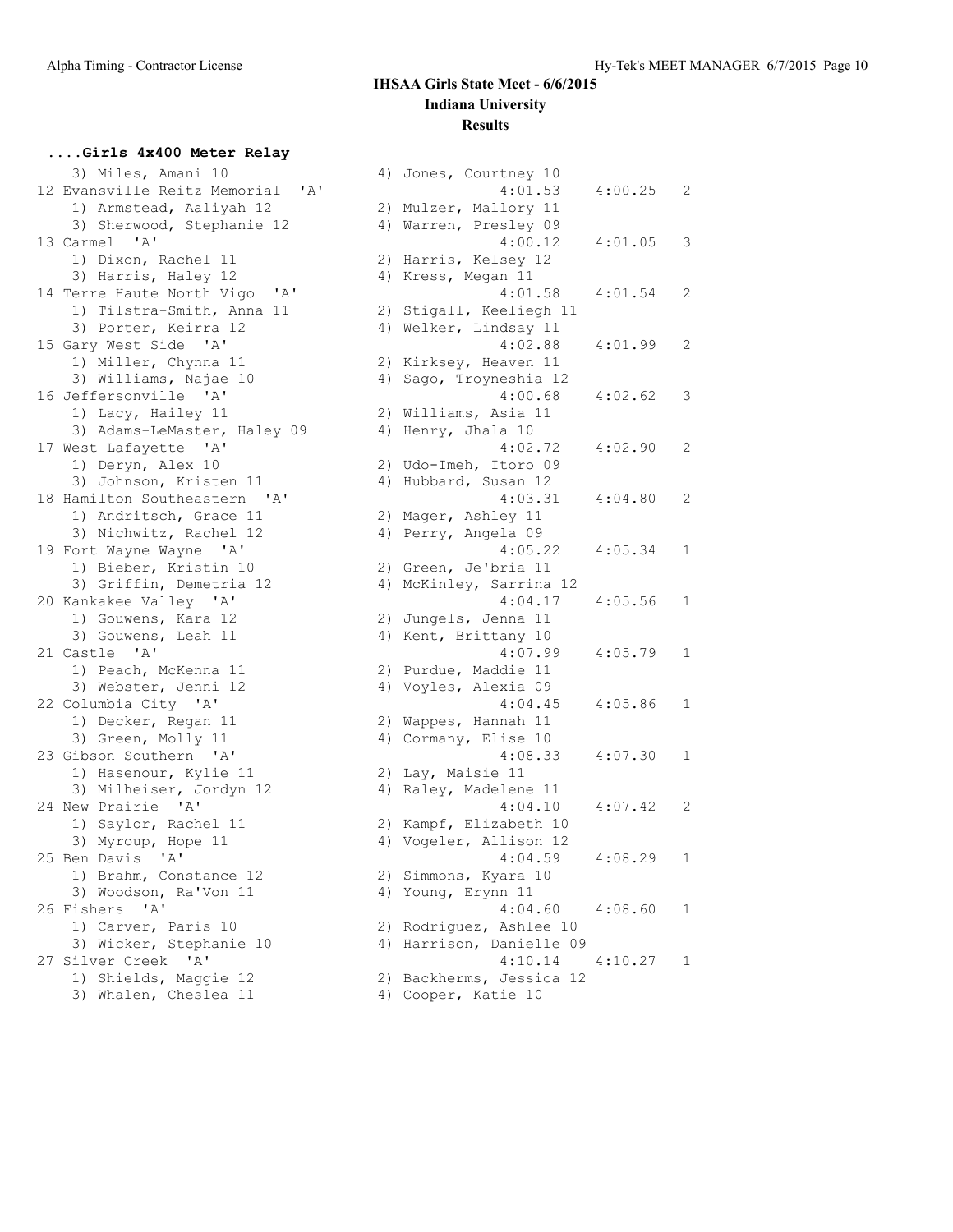**Girls 4x800 Meter Relay**

| State: * 8:53.74 2013                             | Eastern Greentown, Eastern Greentown<br>J Sprinkles, S Wagner, B Neeley, B Neeley |                                             |                       |              |
|---------------------------------------------------|-----------------------------------------------------------------------------------|---------------------------------------------|-----------------------|--------------|
| School<br>===================                     | Seed                                                                              | Finals H# Points<br>_______________________ |                       |              |
| 1 West Lafayette 'A'                              | 9:23.98                                                                           | 8:58.72                                     | 2                     | 10           |
| 1) Udo-Imeh, Itoro 09                             | 2) Johnson, Kristen 11                                                            |                                             |                       |              |
| 3) Johnson, Lauren 11                             | 4) Hubbard, Susan 12                                                              |                                             |                       |              |
| 2 Carmel 'A'                                      | 9:21.75                                                                           | 9:02.22                                     | 2                     | 8            |
| 1) Dalton, Maddie 09                              | 2) Harris, Haley 12                                                               |                                             |                       |              |
| 3) Harris, Kelsey 12                              | 4) Kress, Megan 11                                                                |                                             |                       |              |
| 3 Penn 'A'                                        | 9:29.38                                                                           | 9:11.88                                     | 2                     | 7            |
| 1) Mott, Elli 10                                  | 2) Jankowski, Emma 10                                                             |                                             |                       |              |
| 3) Hamilton, Sarah 12                             | 4) Macleod, Ashleigh 10                                                           |                                             |                       |              |
| 4 Noblesville 'A'                                 | 9:25.93                                                                           | 9:15.02                                     | 2                     | 6            |
| 1) Crouch, Abigail 12                             | 2) Line, Megan 12                                                                 |                                             |                       |              |
| 3) Little, Abigail 09                             | 4) Sharples-Gordon, Susanna 10                                                    |                                             |                       |              |
| 5 Avon 'A'                                        | 9:27.92                                                                           | 9:17.55                                     | 2                     | 5            |
| 1) Heeger, Lauren 12                              | 2) Abramson, Mary 12                                                              |                                             |                       |              |
| 3) Mothersead, Kelsie 12<br>6 Lake Central 'A'    | 4) Nicholson, Taylor 10<br>9:25.10                                                | 9:20.39                                     | 2                     | 4            |
|                                                   |                                                                                   |                                             |                       |              |
| 1) Vandersteeg, Sydney 10<br>3) Ramos, Sara 10    | 2) Zajac, Megan 12<br>4) Craque, Jenny 10                                         |                                             |                       |              |
| 7 Warsaw Community 'A'                            | 9:31.49                                                                           | 9:23.20                                     | $\mathbf{2}^{\prime}$ | 3            |
| 1) Dawson, Hannah 11                              | 2) Rhodes, Brooke 11                                                              |                                             |                       |              |
| 3) Craig, Anna 10                                 | 4) Miller, Allison 10                                                             |                                             |                       |              |
| 8 Greenwood Community 'A'                         | 9:38.22                                                                           | 9:25.77                                     | 2                     | 2            |
| 1) Renfro, Maddy 11                               | 2) Dalton, Allie 10                                                               |                                             |                       |              |
| 3) Neely, Taylor 10                               | 4) Rance, Kayla 09                                                                |                                             |                       |              |
| 9 Goshen 'A'                                      | 9:31.84                                                                           | 9:27.34                                     | 2                     | $\mathbf{1}$ |
| 1) Castillo, Beatriz 12                           | 2) Henke, Adrienne 12                                                             |                                             |                       |              |
| 3) Kurtz, Hannah 09                               | 4) Rangel, Nora 11                                                                |                                             |                       |              |
| 10 Westfield 'A'                                  | 9:34.18                                                                           | 9:30.30                                     | 2                     |              |
| 1) Bailey, Lauren 10                              | 2) Evans, Victoria 12                                                             |                                             |                       |              |
| 3) Leahy, Devon 11                                | 4) Rogers, Taylor 12                                                              |                                             |                       |              |
| 11 Munster 'A'                                    | 9:32.99                                                                           | 9:32.26                                     | 2                     |              |
| 1) Garcia, Elise 09                               | 2) Mooney, Melanie 10                                                             |                                             |                       |              |
| 3) Foley, Olivia 09                               | 4) Barajas, Brittany 12                                                           |                                             |                       |              |
| 12 Zionsville 'A'                                 | 9:36.67                                                                           | 9:35.00                                     | 2                     |              |
| 1) Mitchell, Samantha 11                          | 2) O'Neil, Nina 10                                                                |                                             |                       |              |
| 3) Ellis, Angelina 10                             | 4) Rigg, Sophia 09                                                                |                                             |                       |              |
| 13 Bellmont 'A'                                   | 9:37.47                                                                           | 9:35.93                                     | 2                     |              |
| 1) Beery, Bailey 11                               | 2) Gunsett, Emily 11                                                              |                                             |                       |              |
| 3) Fuelling, Emily 09<br>14 Warren Central<br>'A' | 4) Norby, Allyson 12<br>9:47.65                                                   | 9:36.46                                     | 1                     |              |
| 1) Gibbs, Laura 09                                | 2) Jackson, Joye 12                                                               |                                             |                       |              |
| 3) Waites, Keytorria 10                           | 4) Wells, Jamie 09                                                                |                                             |                       |              |
| 15 Brebeuf Jesuit Preparatory<br>'A'              | 9:46.43                                                                           | 9:38.48                                     | 1                     |              |
| 1) Modrall, Katherine 09                          | 2) Vanderkooy, Sophia 11                                                          |                                             |                       |              |
| 3) Gallagher, Mikayla 09                          | 4) Laramore, Lydia 10                                                             |                                             |                       |              |
| 16 Evansville Reitz Memorial<br>' A'              | 9:39.47                                                                           | 9:41.34                                     | 1                     |              |
| 1) Folz, Lacie 12                                 | 2) Schopmeyer, Kait 10                                                            |                                             |                       |              |
| 3) Mulzer, Mallory 11                             | 4) Warren, Presley 09                                                             |                                             |                       |              |
| 17 Bloomington North 'A'                          | 9:47.08                                                                           | 9:42.64                                     | 1                     |              |
| 1) Flynn, Ella 11                                 | 2) Williams, Grace 09                                                             |                                             |                       |              |
| 3) Dixon, Caroline 09                             | 4) Campbell, Jaela 11                                                             |                                             |                       |              |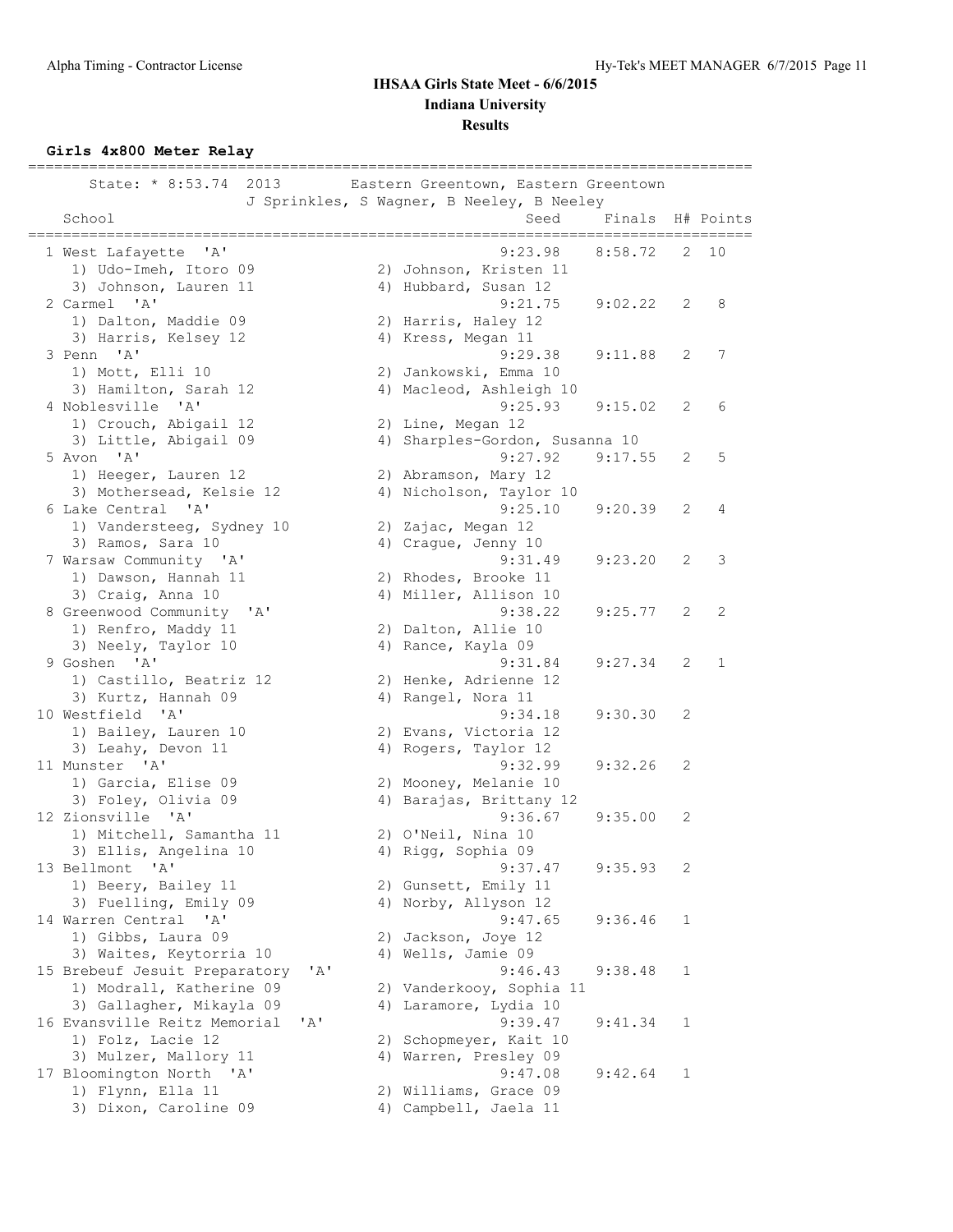## **....Girls 4x800 Meter Relay**

| 18 Valparaiso 'A'           | 9:24.35<br>9:44.31          | 2            |
|-----------------------------|-----------------------------|--------------|
| 1) Gruszka, Natalie 11      | 2) Cavanaugh, Samantha 11   |              |
| 3) Chiabai, Nicole 11       | 4) Ferngren, Logan 09       |              |
| 19 Boonville 'A'            | 9:47.86<br>9:44.43          | $\mathbf{1}$ |
| 1) Barker, Haley 09         | 2) Brandenberger, Taylin 09 |              |
| 3) Willem, Kyerra 09        | 4) Hamilton, Sarah 12       |              |
| 20 Southport 'A'            | 9:49.63<br>9:44.91          | $\mathbf{1}$ |
| 1) Blankenbaker, Heather 10 | 2) Bucker, Delaney 11       |              |
| 3) Sharpe, Kayla 09         | 4) Sullivan, Erin 10        |              |
| 21 Franklin Central 'A'     | 9:43.79<br>9:45.62          | $\mathbf{1}$ |
| 1) Cougill, Hannah 10       | 2) Jackson, Laine 12        |              |
| 3) Comastri, Jennifer 11    | 4) Welch, Emily 11          |              |
| 22 Salem 'A'                | 10:00.29<br>9:52.81         | $\mathbf{1}$ |
| 1) Calhoun, Sydney 12       | 2) Smith, Sidney 09         |              |
| 3) Smith, Madison 12        | 4) Warren, Sandra 11        |              |
| 23 Lawrence North 'A'       | 9:52.37<br>9:53.24          | $\mathbf{1}$ |
| 1) Allen, Kayla 10          | 2) Matsuoka, Laura 11       |              |
| 3) Nichols, Marissa 10      | 4) Riding, Shania 10        |              |
| 24 Homestead 'A'            | 9:44.30<br>9:58.32          | $\mathbf{1}$ |
| 1) Bultemeyer, Evie 10      | 2) Distelrath, Madison 10   |              |
| 3) Walther, Grace 11        | 4) Swink, Lizzie 10         |              |
| 25 Northfield 'A'           | 9:52.15<br>10:02.58         | $\mathbf{1}$ |
| 1) Halderman, Jenna 12      | 2) Sloan, Brittany 12       |              |
| 3) LeLand, Natasha 09       | 4) Singer, Karla 12         |              |
| 26 Bloomington South 'A'    | 10:03.60<br>9:49.52         | 1            |
| 1) Kautz, Addie 12          | 2) Hetrick, Gabbie 10       |              |
| 3) Reynolds, Ashlee 10      | 4) Galuska, Toudora 09      |              |
| 27 Evansville North 'A'     | 9:52.71<br>10:11.40         | 1            |
| 1) Grimm, Mary 11           | 2) Rollins, Allison 12      |              |
| 3) Roth, Stephanie 10       | 4) Ward, Michaela 11        |              |
|                             |                             |              |

### **Girls High Jump**

|                                                                                                                                                                                                                     | State: * 6-00 1985 Angela Bradburn, Norwell                   |       |                         |    |
|---------------------------------------------------------------------------------------------------------------------------------------------------------------------------------------------------------------------|---------------------------------------------------------------|-------|-------------------------|----|
| Name                                                                                                                                                                                                                | Year School and the School and the School and the School      |       | Seed Finals Points      |    |
| 1 Moffitt, Janae 12 Oak Hill 5-08.00 5-10.00<br>$5-01$ $5-03$ $5-04$ $5-05$ $5-06$ $5-07$ $5-08$ $5-09$ $5-10$ $6-00$                                                                                               |                                                               |       |                         | 10 |
| P P O P<br>2 Ash, Alivia                 11 Merrillville           5-06.00     5-09.00     8<br>$5-01$ $5-03$ $5-04$ $5-05$ $5-06$ $5-07$ $5-08$ $5-09$ $5-10$<br>$\begin{matrix} 0 & 0 & 0 & 0 \end{matrix}$<br>XO | $\begin{matrix} 0 & 0 & 0 & X0 \end{matrix}$<br>O XXO XXO XXX | O XXX |                         |    |
| 3 Isenbarger, Katie and 09 Zionsville<br>5-01 5-03 5-04 5-05 5-06 5-07 5-08 5-09<br>P P O<br>$\mathbb{P}$                                                                                                           | $\circ$<br>O XXO XXX                                          |       | $5 - 06.00$ $5 - 08.00$ | 7  |
| 4 Erwin, Corin 10 Munster<br>5-01 5-03 5-04 5-05 5-06 5-07 5-08<br>$\begin{matrix} 0 & 0 & 0 \end{matrix}$<br>$\bigcap$                                                                                             | $\circ$<br>O XXX                                              |       | $5 - 07.00$ $5 - 07.00$ | 6  |
| 5 Hampton, Arieaunna 10 Greensburg<br>$5 - 01$ $5 - 03$ $5 - 04$ $5 - 05$ $5 - 06$<br>O O O XXX<br>$\cap$                                                                                                           |                                                               |       | $5 - 04.00$ $5 - 05.00$ | 5  |
| 6 Young, Erynn 11 Ben Davis<br>$5 - 01$ $5 - 03$ $5 - 04$ $5 - 05$ $5 - 06$<br>$\Omega$<br>XO<br>$\circ$<br>XXO<br>XXX                                                                                              |                                                               |       | 5-04.00 J5-05.00        | 4  |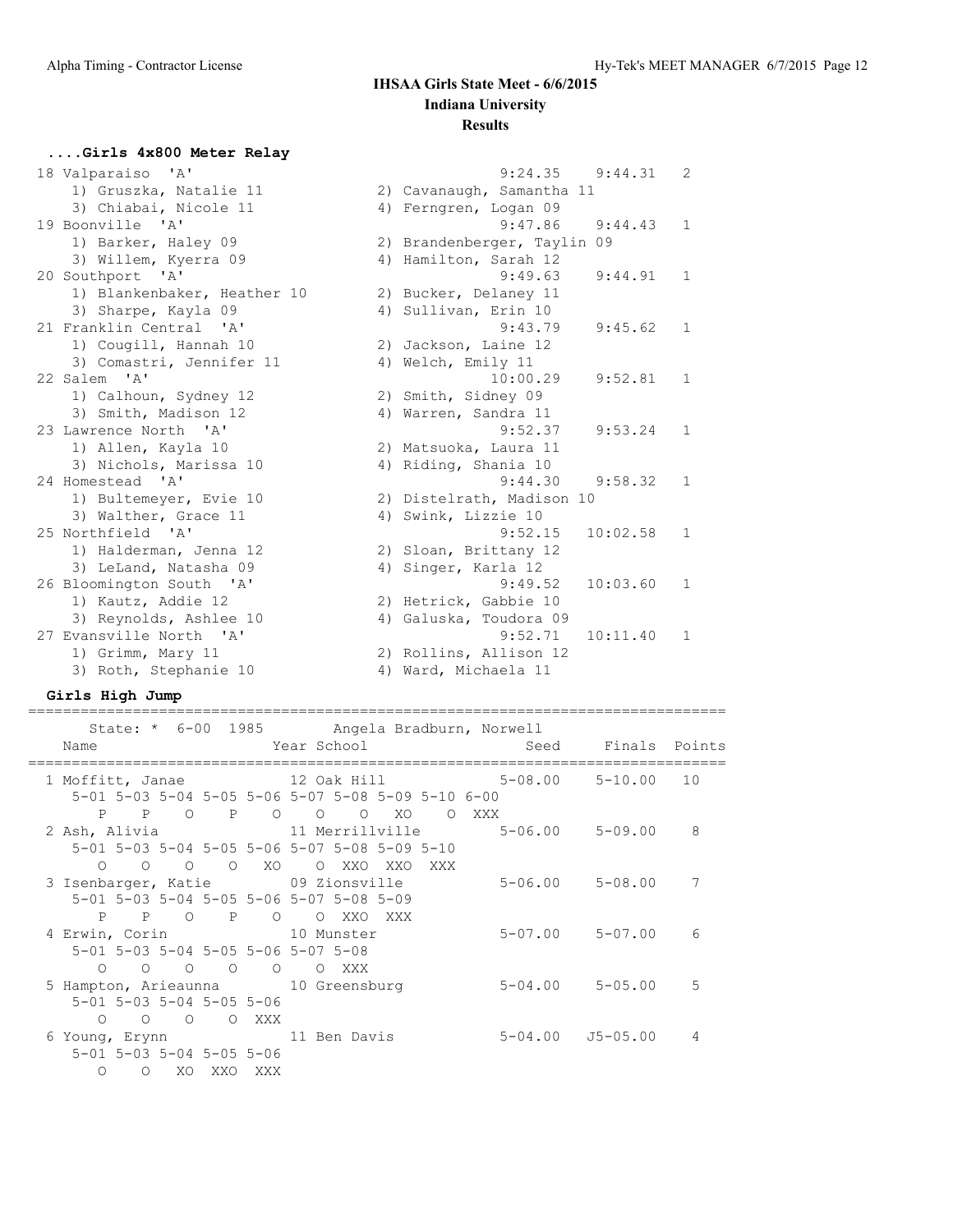| Girls High Jump                                                           |                                        |             |                          |                |
|---------------------------------------------------------------------------|----------------------------------------|-------------|--------------------------|----------------|
| 7 Lewis, Regan<br>$5 - 01$ $5 - 03$ $5 - 04$ $5 - 05$<br>O O O XXX        | 12 Greenfield-Central 5-06.00 5-04.00  |             |                          | 3              |
| 8 Fosler, Kaydon<br>$5 - 01$ $5 - 03$ $5 - 04$ $5 - 05$<br>O XO O XXX     | 12 Plymouth                            | $5 - 06.00$ | $J5 - 04.00$             | $\overline{2}$ |
| 9 Reed, Kaitlyn<br>$5 - 01$ $5 - 03$ $5 - 04$ $5 - 05$<br>O XO XO XXX     | 10 Whitko                              | $5 - 04.00$ | $J5 - 04.00$             | $\mathbf{1}$   |
| 10 Orr, Heather<br>$5 - 01$ $5 - 03$ $5 - 04$ $5 - 05$<br>O O XXO XXX     | 10 Perry Meridian                      | $5 - 03.00$ | $J5 - 04.00$             |                |
| 11 Moore, Nadia<br>$5 - 01$ $5 - 03$ $5 - 04$ $5 - 05$<br>XXO XXO XXO XXX | 12 Southwestern                        |             | $5 - 03.00$ $J5 - 04.00$ |                |
| 12 Clark, Brittney<br>$5 - 01$ $5 - 03$ $5 - 04$<br>XO OXXX               | 09 Valparaiso                          |             | $5 - 02.00$ $5 - 03.00$  |                |
| 13 Main, Aubrey<br>$5 - 01$ $5 - 03$ $5 - 04$<br>O XO XXX                 | 12 Southridge                          | $5 - 04.00$ | $J5 - 03.00$             |                |
| 13 Mourey, Shelby<br>$5 - 01$ $5 - 03$ $5 - 04$<br>O XO XXX               | 12 Eastern Hancok                      | $5 - 05.00$ | $J5 - 03.00$             |                |
| 13 Moughler, Emma<br>$5 - 01$ $5 - 03$ $5 - 04$<br>O XO XXX               | 10 Eastside                            | $5 - 03.00$ | $J5 - 03.00$             |                |
| 16 Ezelll, Brooke<br>$5 - 01$ $5 - 03$ $5 - 04$<br>O XXO XXX              | 11 Southwestern                        | $5 - 04.00$ | $J5 - 03.00$             |                |
| 16 Weiligman, Sarah<br>$5 - 01$ $5 - 03$ $5 - 04$<br>O XXO XXX            | 11 Bloomington North                   | $5 - 02.00$ | $J5 - 03.00$             |                |
| 18 Murray, Mariah<br>$5 - 01$ $5 - 03$<br>O XXX                           | 11 Bishop Chartard                     | $5 - 04.00$ | $5 - 01.00$              |                |
| 18 Stout, Annie<br>$5 - 01$ $5 - 03$<br>O XXX                             | 10 Jasper                              |             | $5 - 03.00$ $5 - 01.00$  |                |
| 18 Miller, Mikayla<br>$5 - 01$ $5 - 03$<br>O XXX                          | 09 Harrison WL                         | $5 - 02.00$ | $5 - 01.00$              |                |
| 18 Spivey, Trisha<br>$5 - 01$ $5 - 03$<br>O XXX                           | 12 Union County 5-04.00 5-01.00        |             |                          |                |
| 18 Koch, Karmen<br>$5 - 01$ $5 - 03$<br>O XXX                             | 09 Huntington North 5-03.00            |             | $5 - 01.00$              |                |
| 18 Phillips, Breanna<br>$5 - 01$ $5 - 03$<br>O XXX                        | 10 Fort Wayne Northrop 5-04.00 5-01.00 |             |                          |                |
| 24 Hendershot, Madelyn 11 Penn<br>$5 - 01$ $5 - 03$<br>XO XXX             |                                        |             | $5 - 04.00$ $J5 - 01.00$ |                |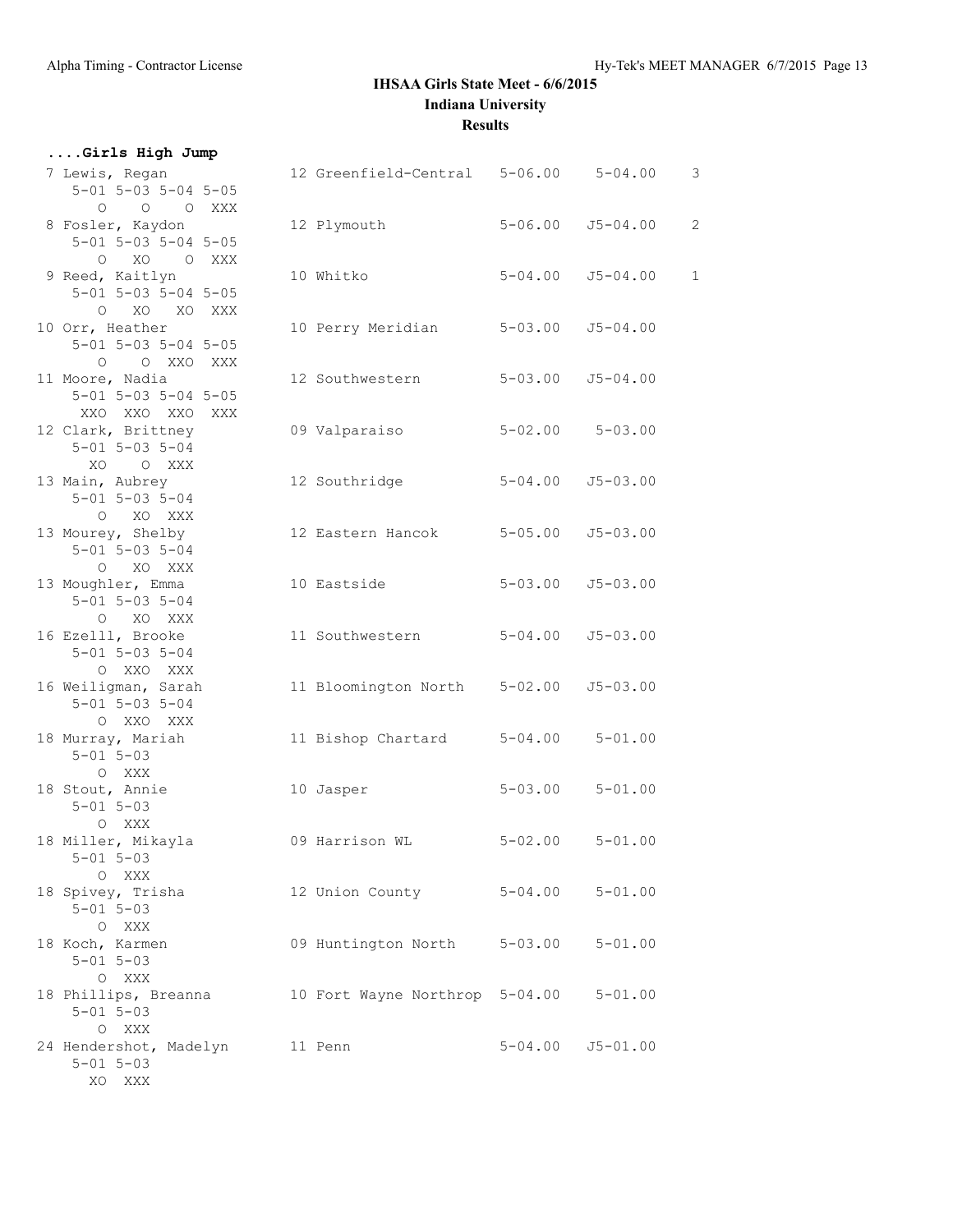**Results**

| Girls High Jump                        |                      |                |                                |
|----------------------------------------|----------------------|----------------|--------------------------------|
| 24 Dierks, Lindsey                     | 12 Manchester        |                | $5 - 0.5$ , 00 $J5 - 0.1$ , 00 |
| $5 - 01$ $5 - 03$                      |                      |                |                                |
| XO XXX                                 |                      |                |                                |
| 26 Holland, Emily<br>$5 - 01$ $5 - 03$ | 12 Madison Cons      | $5 - 02.00$    | J5-01.00                       |
| XXO<br><b>XXX</b>                      |                      |                |                                |
| -- Jones, Paige                        | 11 Vincennes Lincoln | $5 - 04.00$    | NΗ                             |
| $5 - 01$                               |                      |                |                                |
| XXX                                    |                      |                |                                |
| -- Mattox, Jaden                       | 11 Harrison WL       | $5 - 0.3$ , 00 | NΗ                             |
| $5 - 01$                               |                      |                |                                |
| XXX                                    |                      |                |                                |

#### **Girls Pole Vault**

| Name                                                                                                                                                           |             | State: * 13-06.25 2009 Ellie McCardwell, Pendleton Hts<br>Year School |  | Seed Finals Points     |              |
|----------------------------------------------------------------------------------------------------------------------------------------------------------------|-------------|-----------------------------------------------------------------------|--|------------------------|--------------|
| 1 Trine, Kennedy 12 Angola 12 -06.00 12-09.00 10<br>10-00 10-06 10-09 11-00 11-03 11-06 11-09 12-00 12-03 12-06 12-09 13-00                                    |             | P P P P P P O P O P XXO O XXX                                         |  |                        |              |
| 2 Smith, Kayla 			 12 Lawrence Central 			 12-00.00 				 12-03.00 			 7.50<br>10-00 10-06 10-09 11-00 11-03 11-06 11-09 12-00 12-03 12-06<br>P<br>$\mathbb{P}$ |             |                                                                       |  |                        |              |
| 2 Holland, Maddie 10 Madison Cons<br>10-00 10-06 10-09 11-00 11-03 11-06 11-09 12-00 12-03 12-06<br>P                                                          |             | P P P XO P O XO XXX                                                   |  | 11-09.00 12-03.00 7.50 |              |
| 4 Brown, Sandra<br>10-00 10-06 10-09 11-00 11-03 11-06 11-09 12-00 12-03                                                                                       |             | 0 P O O O XO O XO XXX<br>11 Pike<br>P P P P O P XXO XXO XXX           |  | $11-09.00$ $12-00.00$  | 6            |
| 5 Fletchall, Emily 12 Fishers 11-00.00 11-09.00<br>10-00 10-06 10-09 11-00 11-03 11-06 11-09 12-00                                                             |             |                                                                       |  |                        | 5            |
| 6 May, Katrina 11 Columbus North 11-03.00 J11-09.00<br>10-00 10-06 10-09 11-00 11-03 11-06 11-09 12-00                                                         |             | P 0 P 0 0 0 0 XXX                                                     |  |                        | 4            |
| 7 Jackson, Kim                              12 Pike                                  12-03.00 J11-09.00<br>10-00 10-06 10-09 11-00 11-03 11-06 11-09 12-00     |             | 0 0 0 XO XO 0 0 XXX                                                   |  |                        | 3            |
| 8 Keele, Madison 12 Avon 10-09.00 J11-09.00<br>10-00 10-06 10-09 11-00 11-03 11-06 11-09 12-00                                                                 |             | P P P P O P XO XXX                                                    |  |                        | 2            |
| $\circ$<br>XO<br>9 Palmer, Dilan               12 Noblesville         10-09.00   11-03.00<br>10-00 10-06 10-09 11-00 11-03 11-06                               |             | O O O XXO XO XXX                                                      |  |                        | $\mathbf{1}$ |
| $\mathbf{P}$<br>10 Schrader, Zoe 11 Bishop Chartard 10-06.00 J11-03.00<br>10-00 10-06 10-09 11-00 11-03 11-06                                                  |             | O O XO XO XXX                                                         |  |                        |              |
| $\Omega$<br>11 Brady, Emily 12 Brown County 11-03.00 J11-03.00<br>10-00 10-06 10-09 11-00 11-03 11-06                                                          |             | XO XO O XO XXX                                                        |  |                        |              |
| $\Omega$<br>12 Komasinski, Amanda 11 Crown Point 10-06.00 11-00.00<br>10-00 10-06 10-09 11-00 11-03                                                            |             | O O XO XXO XXX                                                        |  |                        |              |
|                                                                                                                                                                | P P P O XXX |                                                                       |  |                        |              |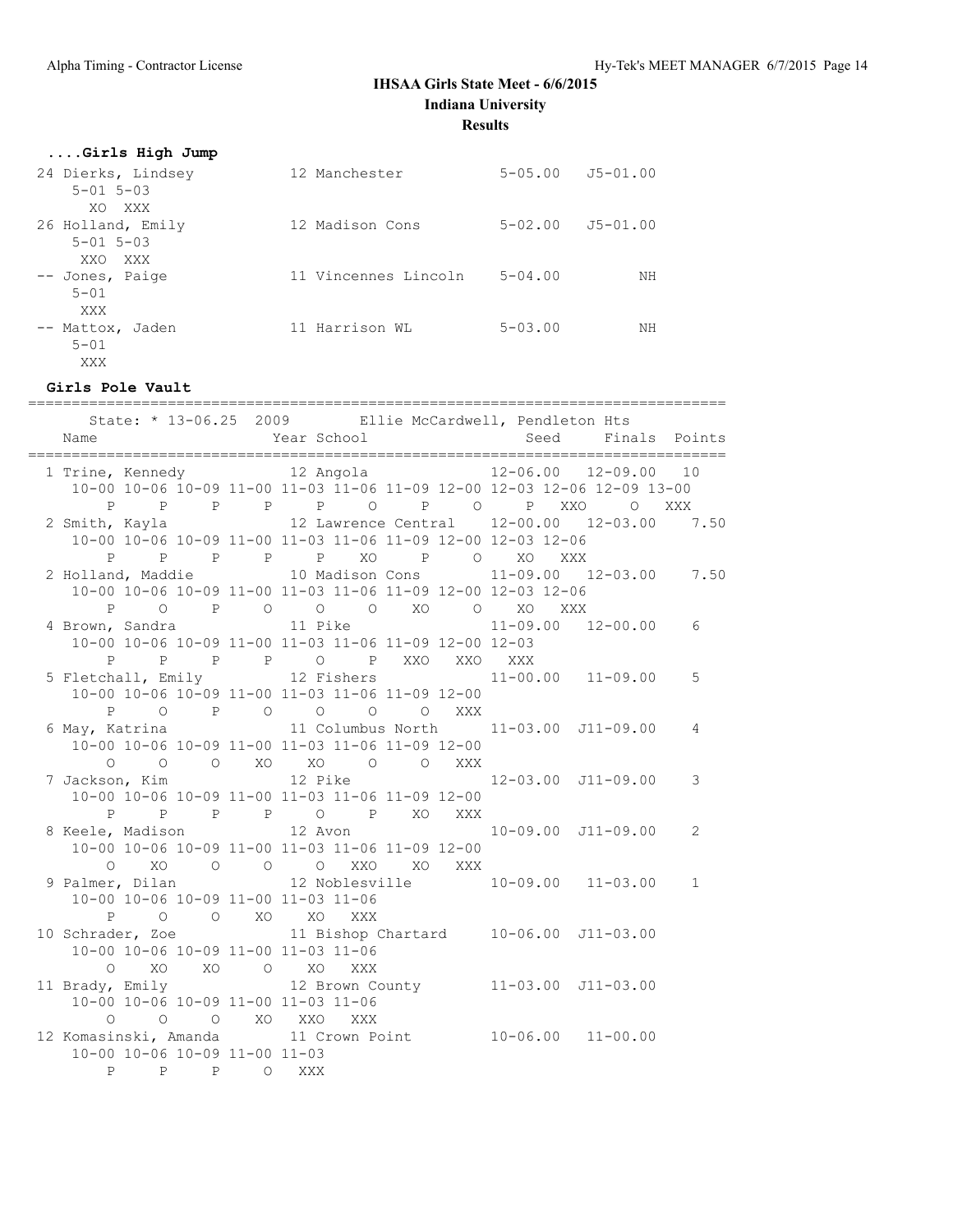#### **Results**

| Girls Pole Vault                                                  |     |                                          |              |                            |
|-------------------------------------------------------------------|-----|------------------------------------------|--------------|----------------------------|
| 13 Rakes, Josie<br>10-00 10-06 10-09 11-00 11-03<br>XO P XO<br>XO | XXX | 11 TH North 11-00.00 J11-00.00           |              |                            |
| 14 Diemer, Erin<br>10-00 10-06 10-09 11-00<br>XO XXO O XXX        |     | 10 Shelbyville 10-09.00 10-09.00         |              |                            |
| 15 Siciliano, Maria<br>10-00 10-06 10-09 11-00<br>XXO XXO XXO XXX |     | 09 West Lafayette 11-03.00 J10-09.00     |              |                            |
| 16 Finley, Emily<br>10-00 10-06 10-09 11-00<br>O O P XXX          |     | 11 Bloomington South                     | $10 - 06.00$ | $10 - 06.00$               |
| 16 Resil, Noell<br>$10 - 00$ $10 - 06$ $10 - 09$<br>O O XXX       |     | 12 SB St. Joe                            | $10 - 06.00$ | $10 - 06.00$               |
| 16 Lawlor, Georgia<br>$10 - 00$ $10 - 06$ $10 - 09$<br>O O XXX    |     |                                          |              |                            |
| 16 Briskey, Lauren<br>10-00 10-06 10-09<br>O O XXX                |     | 12 Avon                                  |              | $10 - 06.00$ $10 - 06.00$  |
| 20 Pomasl, Emily<br>$10 - 00$ $10 - 06$ $10 - 09$<br>XO O XXX     |     | 11 Logansport                            |              | $10 - 06.00$ $J10 - 06.00$ |
| 21 Varner, Shariden<br>$10 - 00$ $10 - 06$ $10 - 09$<br>O XO XXX  |     | 11 Hanover Central 10-00.00 J10-06.00    |              |                            |
| 22 Sowonik, Carli<br>10-00 10-06 10-09<br>O XXO XXX               |     | 10 Hebron                                |              | 10-00.00 J10-06.00         |
| 23 Cranston, Ariana<br>10-00 10-06 10-09<br>XO XXO XXX            |     | 11 Angola                                |              | 11-00.00 J10-06.00         |
| 24 Egielske, Katie<br>$10 - 00$ $10 - 06$<br>O XXX                |     | 11 Rushville Co                          | $11 - 00.00$ | $10 - 00.00$               |
| 24 Clay, Rebecca<br>$10 - 00$ $10 - 06$<br>O XXX                  |     | 12 Fort Wayne Northrop 10-03.00          |              | $10 - 00.00$               |
| 24 Garman, Mandy<br>$10 - 00 10 - 06$<br>O XXX                    |     | 12 Bloomington North  10-06.00  10-00.00 |              |                            |
| 24 Clancy, Emily<br>$10 - 00$ $10 - 06$<br>O XXX                  |     | 12 Columbus East                         | $10 - 06.00$ | $10 - 00.00$               |
| -- Tretter, Taylor<br>$10 - 00$<br>XXX                            |     | 12 Forest Park                           | $10 - 03.00$ | NH                         |
| -- Hewitt, Maysie<br>$10 - 00$<br>XXX                             |     | 11 Maconaquah                            | $10 - 06.00$ | NH                         |
| -- Wilson, Maddie<br>$10 - 00$<br>XXX                             |     | 09 Castle                                | $10 - 00.00$ | NH                         |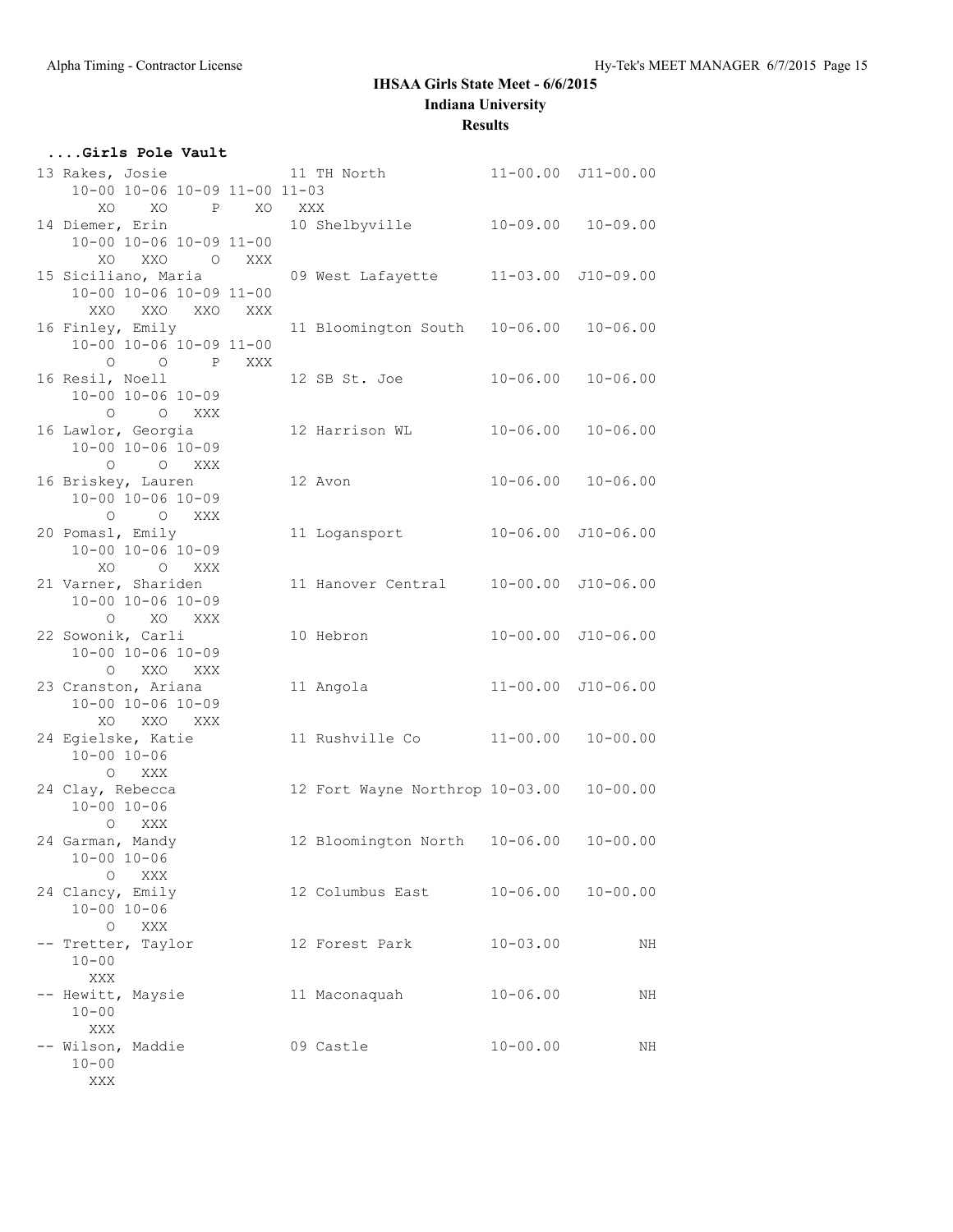**Results**

#### **....Girls Pole Vault**

| -- Smith, Rylie | 11 Floyd Central | $9 - 06.00$ | ΝH |
|-----------------|------------------|-------------|----|
| $10 - 00$       |                  |             |    |
| XXX             |                  |             |    |

#### **Girls Long Jump**

|                                                                                                                                                                                                       | -------------------<br>State: * 20-04 1986 Tonya Sedwick, Jeffersonville |                           |                    |                |
|-------------------------------------------------------------------------------------------------------------------------------------------------------------------------------------------------------|--------------------------------------------------------------------------|---------------------------|--------------------|----------------|
| 1 Hunter, Yamani 12 Evansville Bosse 19-01.25 19-08.50 -0.6 10                                                                                                                                        |                                                                          |                           |                    |                |
| 18-07.75(-0.3) 19-01.50(-1.6) FOUL(-0.4) FOUL<br>2 Redmon, Caitlyn 12 Warren Central 19-04.25 18-09.00 1.0<br>$17-05.50(-1.1)$ FOUL $(-0.1)$ $18-04(-1.1)$ $18-00(-1.5)$ $18-09(1.0)$ $18-03.75(0.7)$ |                                                                          |                           |                    | 8              |
| 3 LaCosse, Kristen 10 Crown Point 18-11.25 18-08.00 0.2<br>18-05 (-0.4) 18-08 (0.2) FOUL (0.9) 18-02 (-0.2) FOUL FOUL                                                                                 |                                                                          |                           |                    | 7              |
| 4 Armstead, Aaliyah 12 EV Reitz Memoria 18-06.00 18-07.75 0.2<br>$FOUL(0.5)$ 18-07.75(0.2) $FOUL(1.1)$ 17-10.50(0.5) $FOUL(1.8)$ 18-06.50(1.9)                                                        |                                                                          |                           |                    | 6              |
| 5 Jungels, Jenna 11 Kankakee Valley 19-09.00 18-06.25 0.9<br>$18-02.50(-1.5)$ $18-02(-0.3)$ $17-11(-0.8)$ $18-06.25(0.9)$ $18-02.25(1.6)$ $18-01.75(-1.0)$                                            |                                                                          |                           |                    | $\overline{5}$ |
| 6 Coleman, Olivia $12$ Mt Vernon Fortville $17-07.00$ $18-06.00$ $-1.4$<br>18-06(-1.4) FOUL(-1.2) 17-08(-0.8) 17-08.25(-0.4) FOUL FOUL                                                                |                                                                          |                           |                    | 4              |
| 7 Mitchell, Diamond 10 Avon 17-04.00 18-05.25 2.4 3<br>$16-08.25(0.4)$ $18-05.25(2.4)$ $18-00(-0.9)$ $FOUL(1.3)$ $17-10.75(1.5)$ $16-10.25(-0.7)$                                                     |                                                                          |                           |                    |                |
| 8 Alexander, Samantha 11 Warsaw Community 17-05.00 17-11.25 -1.0 2<br>$17-11.25(-1.0)$ $17-07.50(0.2)$ $17-02(0.7)$ $17-08.75(0.1)$ FOUL $(0.8)$ $17-10.50(1.5)$                                      |                                                                          |                           |                    |                |
| 9 McGee, Amber 12 Fort Wayne Northrop 17-08.25 17-10.75 1.8 1<br>$16-10.75(-0.3)$ $17-02.50(-0.2)$ $17-10.75(1.8)$ $16-10.75(-0.8)$ $17-01(0.2)$ $16-00.50(0.3)$                                      |                                                                          |                           |                    |                |
| 10 Jordan, Cienna 11 Cathedral 17-04.00 17-10.00 -0.6<br>FOUL $(-0.5)$ 17-10 $(-0.6)$ 17-06.25 $(-0.5)$ 16-03.25 $(-1.4)$ 17-03.25 $(-0.3)$ 17-07.75 $(+0.0)$                                         |                                                                          |                           |                    |                |
| 11 Woodson, Ra'Von 11 Ben Davis 17-07.00 17-08.75 -0.9<br>$17-04.50(-0.3)$ $17-08.75(-0.9)$ $17-08.50(0.8)$                                                                                           |                                                                          |                           |                    |                |
| 12 Ehman, Emily 11 Bloomington South 17-10.75 17-06.75 0.7<br>FOUL $(0.1)$ 17-06.75 $(0.7)$ 17-05.50 $(-0.6)$                                                                                         |                                                                          |                           |                    |                |
| 12 Mattox, Jaden 11 Harrison WL<br>$17-06.75(0.7)$ $17-02(-1.7)$ FOUL $(0.7)$                                                                                                                         |                                                                          | $17 - 03.50$ $17 - 06.75$ |                    | 0.7            |
| 14 Saylor, Paige 10 Roncalli 17-00.25<br>$17-01(1.5)$ $17-02.25(1.0)$ $15-04.75(1.6)$                                                                                                                 |                                                                          |                           | $17 - 02.25$       | 1.0            |
| 15 Woods, Mikaylah<br>$16-08.75(-0.6)$ $17-01.75(-0.9)$ $17-01.25(-1.1)$                                                                                                                              | 11 Penn                                                                  | $17 - 09.25$              | $17 - 01.75 - 0.9$ |                |
| 16 James, Shawntel 11 Jimtown<br>FOUL $(0.2)$ 17-01.50 $(-0.4)$ FOUL $(0.1)$                                                                                                                          |                                                                          | $17 - 04.00$              | $17 - 01.50 - 0.4$ |                |
| 17 McBryde, Dominique 12 Bedford Nort 17-10.00<br>$16-10.25(0.3)$ $17-00(-0.4)$ FOUL $(-0.4)$                                                                                                         |                                                                          |                           | $17 - 00.00 - 0.4$ |                |
| 18 Davis, Kaitlyn 10 Washington 16-11.50<br>$16-09.75(+0.0)$ FOUL $(-1.2)$ $16-11.75(1.9)$                                                                                                            |                                                                          |                           | $16 - 11.75$ 1.9   |                |
| 19 Lacy, Hailey $11$ Jeffersonville $17-04.25$ 16-11.25 +0.0<br>$15-06(-0.8)$ $15-05.50(-1.8)$ $16-11.25(+0.0)$                                                                                       |                                                                          |                           |                    |                |
| 20 Pruitt, Taryn<br>$16-08.25(-0.7)$ $16-00.50(0.3)$ FOUL(-2.1)                                                                                                                                       | 10 Westview                                                              | $17 - 09.50$              | $16 - 08.25$       | $-0.7$         |
| 21 Etgen, Cailyn<br>16-08 (-0.7) FOUL<br>FOUL                                                                                                                                                         | 11 Carmel                                                                | $17 - 03.75$              | $16 - 08.00$       | $-0.7$         |
| 22 Goines, Haley<br>FOUL $(2.5)$ 16-06.75 $(-0.5)$ FOUL $(-0.4)$                                                                                                                                      | 09 Center Grove                                                          | $17 - 00.25$              | $16 - 06.75$       | $-0.5$         |
| 22 McDuffie, Devin<br>${\tt FOUL}$<br>FOUL                                                                                                                                                            | 11 Brebeuf Jesu<br>$16 - 06.75(-0.4)$                                    | $17 - 07.00$              | 16-06.75           | $-0.4$         |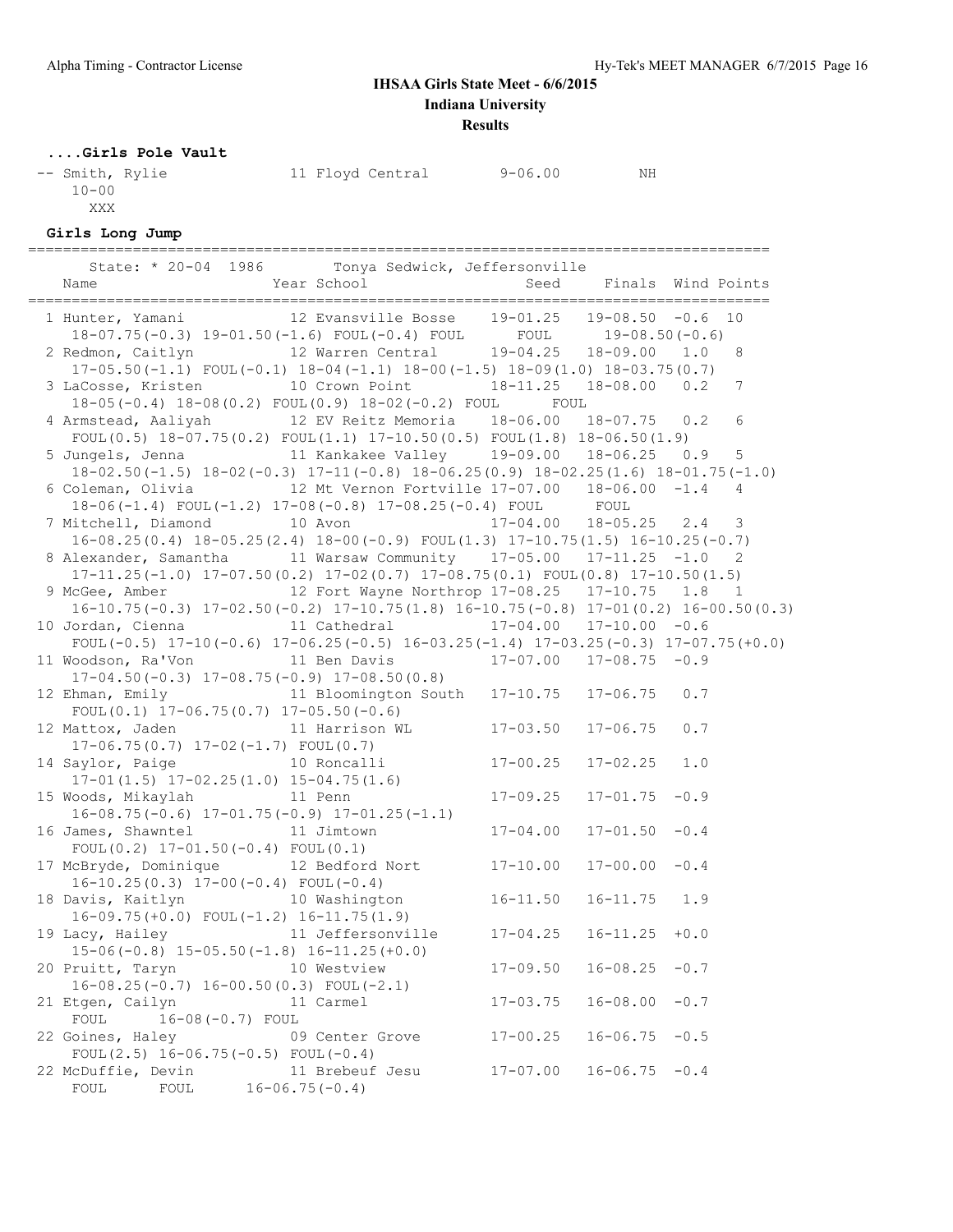## **....Girls Long Jump**

| 24 Tilstra-Smith, Anna 11 TH North            |                     |              | $17-04.75$ $16-02.50$ $-1.1$     |  |  |  |
|-----------------------------------------------|---------------------|--------------|----------------------------------|--|--|--|
| FOUL 16-02.50(-1.1) FOUL                      |                     |              |                                  |  |  |  |
| 25 Moriarity, Lexie 69 East Noble             |                     |              | $17-02.75$ $15-07.50$ 0.9        |  |  |  |
| $15-07.50(0.9)$ $15-03(-1.1)$ $15-02.25(1.4)$ |                     |              |                                  |  |  |  |
| 26 Gray, Ariel<br>and the 12 Pike             |                     |              | $17 - 04.00$ $15 - 06.25$ $-0.7$ |  |  |  |
| FOUL $(-0.2)$ FOUL $(-0.6)$ 15-06.25 $(-0.7)$ |                     |              |                                  |  |  |  |
| -- Blair, Holly                               | and 12 Lake Central | $17 - 06.75$ | FOUL                             |  |  |  |
| FOUL FOUL<br>FOUL                             |                     |              |                                  |  |  |  |
|                                               |                     |              |                                  |  |  |  |

# **Girls Shot Put**

| State: * 50-09 2011       | Tori Bliss, Portage                                         |              |              |        |
|---------------------------|-------------------------------------------------------------|--------------|--------------|--------|
| Name                      | Year School                                                 | Seed         | Finals       | Points |
| 1 Farley, Victoria        | 10 Portage                                                  | 46-01.75     | $44 - 06.00$ | 10     |
|                           | $40-06.25$ $42-07$ $42-04.75$ $38-03.25$ $44-06$ $43-00.25$ |              |              |        |
| 2 Kapitan, Abigail        | 11 Munster                                                  | $41 - 02.00$ | $43 - 07.00$ | 8      |
|                           | $41-06.75$ $38-07.75$ $41-05$ $38-01.75$ $39-08.75$         | $43 - 07$    |              |        |
| 3 Sherwood, Stephanie     | 12 EV Reitz Memoria 41-08.00                                |              | $42 - 08.75$ | 7      |
| $38 - 09.50$ $42 - 08.75$ | 38-05.25 39-10 38-10.50                                     | $39 - 06$    |              |        |
| 4 Hart, Haley             | 12 Morristown                                               | $40 - 05.00$ | $42 - 05.25$ | 6      |
| $42 - 05.25$ $40 - 08.25$ | 38-07.50 40-07.50 39-08.75                                  | $41 - 03.50$ |              |        |
| 5 Cornelius, Deanna       | 12 Elkhart Memorial                                         | 42-03 75     | $42 - 0200$  | 5      |

|                                  | TI VV.IJ JU VI.IJ TI VJ JU VI.IJ JJ VU.IJ TJ VI                                                          |              |                |
|----------------------------------|----------------------------------------------------------------------------------------------------------|--------------|----------------|
|                                  | 3 Sherwood, Stephanie 12 EV Reitz Memoria 41-08.00 42-08.75 7                                            |              |                |
|                                  | 38-09.50 42-08.75 38-05.25 39-10 38-10.50 39-06                                                          |              |                |
|                                  |                                                                                                          |              |                |
|                                  | 4 Hart, Haley 12 Morristown 40-05.00 42-05.25 6<br>42-05.25 40-08.25 38-07.50 40-07.50 39-08.75 41-03.50 |              |                |
|                                  | 5 Cornelius, Deanna 12 Elkhart Memorial 42-03.75 42-02.00                                                |              | 5              |
|                                  | $40-08.25$ $41-11$ $41-03$ $41-03.75$ $42-02$ $41-10$                                                    |              |                |
|                                  | 6 Dvorscak, Caitlin 12 North Judson 39-07.00 41-01.25                                                    |              | $\overline{4}$ |
|                                  | FOUL 39-09.50 39-08.50 41-01.25 FOUL 41-00.25                                                            |              |                |
|                                  |                                                                                                          | $40 - 01.50$ | $\mathcal{S}$  |
|                                  | 7 Ruble, Kaycee 11 Eastern Hancok 38-10.00<br>37-10.25 40-01.50 38-07.75 38-01 37-02 38-10.50            |              |                |
|                                  |                                                                                                          | $40 - 00.50$ | 2              |
|                                  | 8 York, Kayla 12 Hanover Central 42-01.75<br>37-10 37-11.25 39-03 35-04.50 40-00.50 35-08.25             |              |                |
|                                  | 9 Ford, Nycia 12 Jeffersonville 41-09.50                                                                 | $39 - 08.50$ | $\overline{1}$ |
|                                  | $37-11.75$ $39-08.50$ $34-05$ $36-11.25$ $36-03.25$ $37-10.75$                                           |              |                |
|                                  | 10 Hopkins, Katrinia 10 Avon 37-10.00                                                                    | $39 - 05.00$ |                |
|                                  | 37-00.75 37-07.50 39-05 38-04.25 FOUL 35-07                                                              |              |                |
|                                  |                                                                                                          |              |                |
| 39-00.75 38-05.25 38-10          |                                                                                                          |              |                |
|                                  | 12 Fitch, Kloee 10 Lakeland 40-01.25 39-00.25                                                            |              |                |
| 37-08.75 37-07.75 39-00.25       |                                                                                                          |              |                |
|                                  | 13 Hill, Alexis 10 Perry Meridian 38-00.00                                                               | $38 - 04.25$ |                |
| $35-05.25$ $37-04.75$ $38-04.25$ |                                                                                                          |              |                |
|                                  | 14 Hardy, Mickella 12 Culver Community 39-02.50                                                          | $38 - 04.00$ |                |
| 38-04 33-06.25 36-08.25          |                                                                                                          |              |                |
|                                  | 15 Carson, Katie 11 Roncalli 37-02.50                                                                    | $38 - 03.00$ |                |
|                                  |                                                                                                          |              |                |
|                                  | 37-00 38-03 36-07<br>16 Williams, Janiah 12 Evansville Bosse 39-07.00                                    | $37 - 07.50$ |                |
| $34-11$ $37-07.50$ $34-08.75$    |                                                                                                          |              |                |
|                                  | 17 Kennedy, Katlyn 11 Wawasee 37-01.00 36-09.00                                                          |              |                |
| $35-10.75$ $36-00.75$ $36-09$    |                                                                                                          |              |                |
|                                  | 18 Hayes, Kassidie 12 Tell City 10-06.50                                                                 | $36 - 03.75$ |                |
| $36-03.75$ $36-01.25$ $35-04.75$ |                                                                                                          |              |                |
|                                  | 19 Barnes, Lindsey 12 EV Reitz Memoria 38-05.00 36-03.00                                                 |              |                |
| $33 - 09.50$ $36 - 03$ $36 - 01$ |                                                                                                          |              |                |
|                                  | 20 Henderson, Essence 10 Lafayette Jefferson 39-08.50 36-00.25                                           |              |                |
| FOUL FOUL 36-00.25               |                                                                                                          |              |                |
|                                  |                                                                                                          |              |                |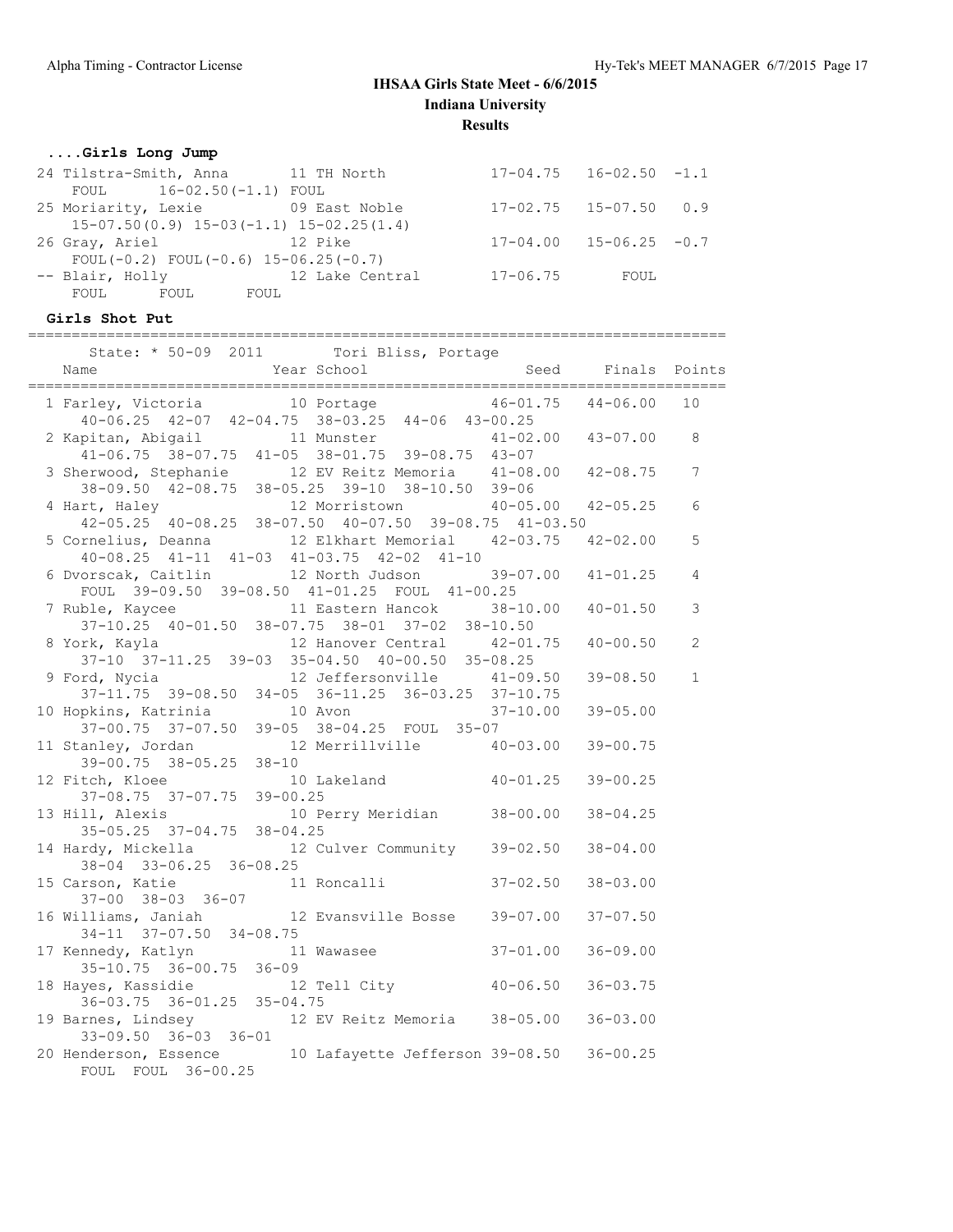# **....Girls Shot Put**

| 21 Gillard, Tajhanae                   | 11 Lawrence Central   | $36 - 08.00$              | $35 - 10.50$ |
|----------------------------------------|-----------------------|---------------------------|--------------|
| 35-09.50 FOUL 35-10.50                 |                       |                           |              |
| 22 Thompson, Kaitlyn 11 Fishers        |                       | $37 - 05.75$ $35 - 08.50$ |              |
| $35 - 04.25$ $34 - 06.25$ $35 - 08.50$ |                       |                           |              |
| 23 Duff, Kristen                       | 12 Westview           | $37 - 06.25$              | $35 - 08.00$ |
| 35-08 FOUL 34-10.25                    |                       |                           |              |
| 24 Cadle, Rachel 11 Paoli              |                       | $36 - 07.75$ $35 - 04.75$ |              |
| $33 - 10.25$ $35 - 04.75$ $34 - 06.50$ |                       |                           |              |
| 25 Caldwell, Jada 10 Westfield         |                       | 37-09.00                  | $35 - 00.50$ |
| $34 - 06.25$ $35 - 00.50$ $33 - 00$    |                       |                           |              |
| 26 Galbreath, Eve                      | 12 Switzerland County | $37 - 00.00$              | $34 - 10.50$ |
| FOUL 34-10.50 33-03.50                 |                       |                           |              |
| 27 Shepherd, Katie 12 Oak Hill         |                       | $37 - 07.50$ $33 - 02.50$ |              |
| $31 - 10.25$ $32 - 04$ $33 - 02.50$    |                       |                           |              |

# **Girls Discus Throw**

| ==================                                                            |                                                      | _____________________________ |               |                |
|-------------------------------------------------------------------------------|------------------------------------------------------|-------------------------------|---------------|----------------|
|                                                                               | State: * 168-06 2013 Adriana Brown, Lawrence Central |                               |               |                |
| Name                                                                          | Year School                                          | Seed                          | Finals Points |                |
|                                                                               |                                                      |                               |               |                |
| 1 York, Kayla<br>FOUL 129-01 143-03 134-03 FOUL FOUL                          | 12 Hanover Central 148-00                            |                               | $143 - 03$    | 10             |
| 2 Fitch, Kloee                                                                | 10 Lakeland                                          | $148 - 05$                    | $143 - 02$    | 8              |
| FOUL 119-08 FOUL FOUL FOUL 143-02                                             |                                                      |                               |               |                |
| 3 Harris, Kaia                                                                | 10 West Lafayette                                    | $137 - 02$                    | $139 - 09$    | $\overline{7}$ |
| 131-06 139-09 FOUL 127-05 126-09 121-04                                       |                                                      |                               |               |                |
| 4 Corbin, Sarah                                                               | 12 Mooresville                                       | 143-05                        | $137 - 05$    | 6              |
| 126-03 133-03 128-01 123-09 137-05 126-09                                     |                                                      |                               |               |                |
| 5 Cornelius, Deanna                                                           | 12 Elkhart Memorial                                  | $127 - 04$                    | $133 - 00$    | 5              |
| 109-10 116-02 133-00 124-03 118-10 123-08                                     |                                                      |                               |               |                |
| 6 Logan, Anna 12 Bishop Chartard<br>127-01 123-10 130-05 123-02 117-01 120-05 |                                                      | $120 - 02$                    | $130 - 05$    | 4              |
|                                                                               |                                                      |                               |               | 3              |
| 7 Sammons, Ellie<br>121-10 116-05 FOUL 128-04 108-02 94-01                    | 12 Rushville Co                                      | $123 - 02$                    | $128 - 04$    |                |
| 8 Sherwood, Stephanie 12 EV Reitz Memoria                                     |                                                      | $123 - 10$                    | $123 - 07$    | $\overline{2}$ |
| 118-00 115-06 123-07 115-05 FOUL 108-06                                       |                                                      |                               |               |                |
| 9 Schoonmaker, Laura 12 Lake Central                                          |                                                      | $128 - 02$                    | $121 - 07$    | $\mathbf{1}$   |
| 121-07 FOUL 119-03 115-05 115-06 FOUL                                         |                                                      |                               |               |                |
| 10 Dickerson, Jacie                                                           | 12 Anderson                                          | $116 - 05$                    | $120 - 08$    |                |
| FOUL 120-08 FOUL FOUL FOUL FOUL                                               |                                                      |                               |               |                |
| 11 White, Hannah                                                              | 11 Henryville                                        | $130 - 09$                    | $118 - 06$    |                |
| 115-00 118-06 FOUL                                                            |                                                      |                               |               |                |
| 12 Reynolds, Jaelyn                                                           | 12 Brownstown Central                                | $120 - 08$                    | $117 - 09$    |                |
| 117-09 117-04 115-11<br>13 Newson, Brittney                                   | 12 Brownsburg                                        | $123 - 09$                    | $117 - 08$    |                |
| 116-01 117-08 86-09                                                           |                                                      |                               |               |                |
| 14 McDougal, Alyssa                                                           | 12 Hamilton Sou                                      | $121 - 07$                    | $116 - 04$    |                |
| 116-04 FOUL 114-10                                                            |                                                      |                               |               |                |
| 15 Bright, Alyssa                                                             | 12 Gibson Southern                                   | $114 - 06$                    | $115 - 05$    |                |
| 115-05 FOUL 109-10                                                            |                                                      |                               |               |                |
| 16 Shepherd, Katie                                                            | 12 Oak Hill                                          | $126 - 06$                    | $114 - 01$    |                |
| 111-08 114-01 109-08                                                          |                                                      |                               |               |                |
| 17 Zehner, Donna                                                              | 12 Culver Community                                  | $115 - 07$                    | $113 - 10$    |                |
| FOUL FOUL 113-10                                                              |                                                      |                               |               |                |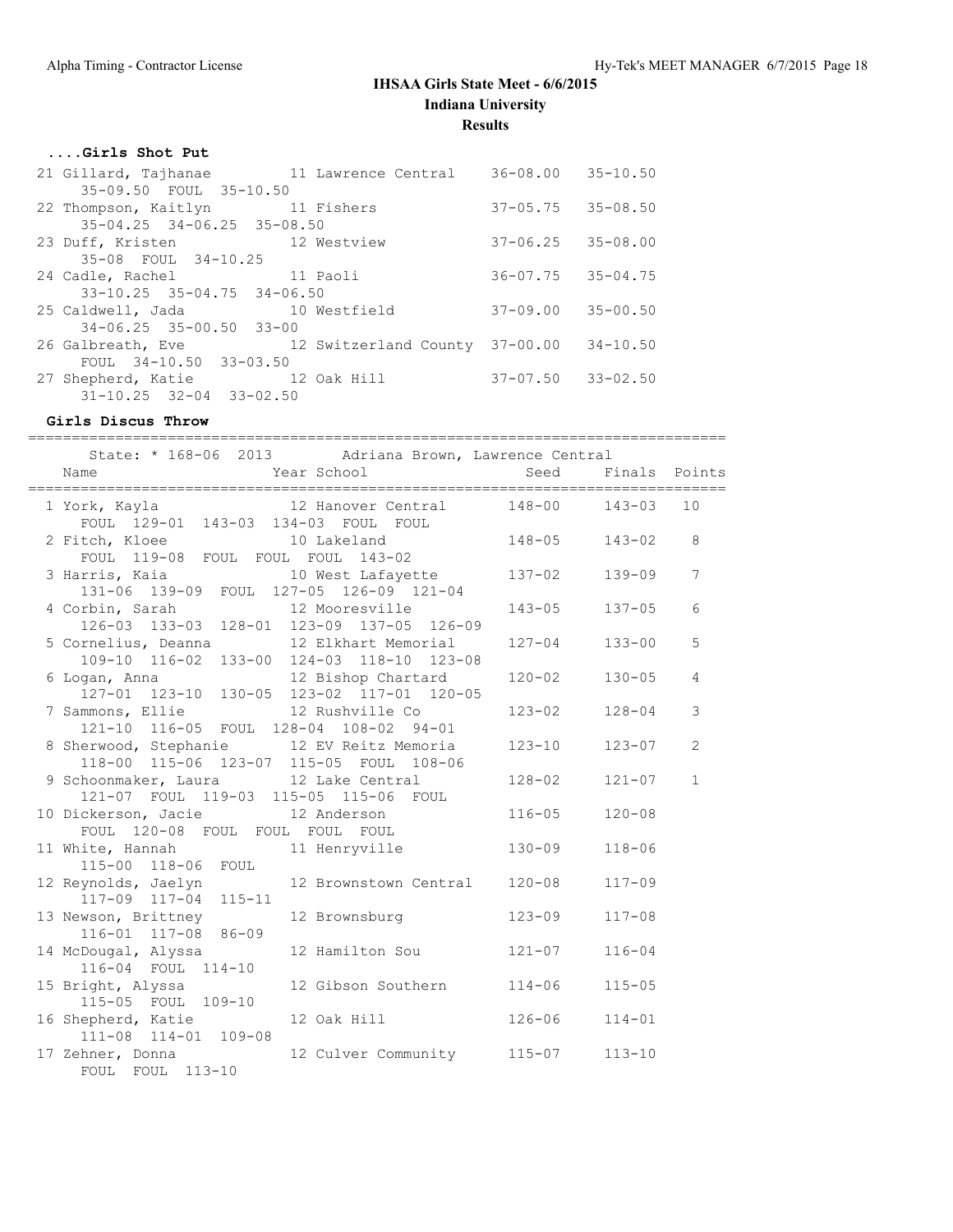| Girls Discus Throw    |                        |            |            |
|-----------------------|------------------------|------------|------------|
| 18 Brinkley, Princess | 11 Cathedral           | 116-08     | $113 - 09$ |
| 113-09 FOUL FOUL      |                        |            |            |
| 19 Castro, Kinsley    | 11 Franklin Community  | $119 - 03$ | $113 - 01$ |
| 113-01 113-00 FOUL    |                        |            |            |
| 20 Ochs, Madison      | 09 Valparaiso          | $116 - 02$ | $111 - 08$ |
| 111-05 111-08 110-03  |                        |            |            |
| 21 Henderson, Essence | 10 Lafayette Jefferson | $141 - 00$ | $108 - 03$ |
| FOUL 108-03 FOUL      |                        |            |            |
| 22 Oliver, Ashley     | 11 Corydon Central     | $116 - 04$ | $107 - 07$ |
| 94-09 107-07 FOUL     |                        |            |            |
| 23 Whitacre, Haley    | 11 New Haven           | $114 - 09$ | $105 - 00$ |
| 90-08 FOUL 105-00     |                        |            |            |
| 24 Walker, Queen      | 11 Mishawaka           | $115 - 06$ | $104 - 07$ |
| 101-10 104-07 FOUL    |                        |            |            |
| 25 Moore, Amy         | 11 Bloomington South   | 119-07     | $97 - 04$  |
| FOUL FOUL 97-04       |                        |            |            |
| -- Wilson, Jessica    | 12 Indpls Lutheran     | $128 - 05$ | FOUL       |
| FOUL FOUL FOUL        |                        |            |            |
| -- Ripke, Anna        | 12 Lafayette Jefferson | 129-08     | FOUL       |
| FOUL FOUL FOUL        |                        |            |            |

=========================================================================================

Women - Team Rankings - 16 Events Scored

| 1) Pike                                                   | 50                                         | 2) Warren Central                | 48             |
|-----------------------------------------------------------|--------------------------------------------|----------------------------------|----------------|
| 3) West Lafayette 42                                      |                                            | 4) Fort Wayne Northrop           | 31             |
| 27<br>5) Ben Davis                                        |                                            | 5) Carmel                        | 27             |
| 25<br>7) Avon                                             |                                            | 8) Mishawaka                     | 22             |
| 9) Bloomington South 21                                   |                                            | 10) Evansville Reitz Memorial 20 |                |
| 11) South Bend Adams 18                                   |                                            | 12) Jennings County              | 17             |
| 13) Lawrence North                                        | 14                                         | 13) Munster                      | 14             |
| 15) Penn                                                  | 13                                         | 15) Elkhart Memorial             | 13             |
| 15) Crown Point 13                                        |                                            | 18) Hanover Central              | 12             |
| 19) Franklin Central 11                                   |                                            | 20) Warsaw Community             | 10             |
| 20) Portage                                               |                                            | 20) Evansville Bosse             | 10             |
| $\begin{array}{c} 10 \\ 10 \end{array}$<br>20) Plainfield |                                            | 20) Hammond Bishop Noll 10       |                |
| 20) Kankakee Valley 10                                    |                                            | 20) Oak Hill                     | 10             |
| 10<br>20) Angola                                          |                                            | 28) Lapel                        | 9              |
| 28) Hamilton Southeastern 9                               |                                            | 28) Terre Haute North Vigo       | 9              |
| 8 <sup>1</sup><br>31) Fort Wayne Wayne                    |                                            | 31) Lakeland                     | 8              |
| 31) Pioneer                                               | $8 - 8$                                    | 31) Zionsville                   | $\,8\,$        |
| 31) Michigan City 8                                       |                                            | 31) Merrillville                 | 8              |
| 37) Madison Consolidated 7.50                             |                                            | 37) Lawrence Central             | 7.50           |
| 39) Noblesville                                           | $7\overline{ }$                            | 39) Indianapolis Cathedral       | 7              |
| 39) Bellmont                                              |                                            | 42) Morristown                   | 6              |
| 42) Mooresville                                           |                                            | 42) North Central (Indianapol    | 6              |
| 42) Fishers                                               | $\begin{array}{c} 7 \\ 6 \\ 6 \end{array}$ | 42) New Prairie                  | 6              |
| 42) Bloomington North 6<br>49) Lake Central 5             |                                            | 42) Huntington North             | 6              |
|                                                           |                                            | 49) Greensburg                   | 5              |
| 51) Greenwood Community                                   | $4\overline{ }$                            | 51) Columbus North               | 4              |
| 51) Westfield                                             | $\overline{4}$                             | 51) Mt Vernon Fortville          | 4              |
| 51) North Judson                                          | $\overline{4}$                             | 51) Center Grove                 | 4              |
| 51) Indianapolis Bishop Chatar 4                          |                                            | 51) DeKalb                       | 4              |
| 59) Greenfield-Central                                    | $\overline{3}$                             | 59) Bloomfield                   | 3              |
| 59) Heritage Hills                                        | $\mathcal{S}$                              | 59) Rushville Consolidated       | 3              |
| 59) Eastern Hancok                                        | 3                                          | 64) Bowman Leadership Academy    | $\overline{2}$ |